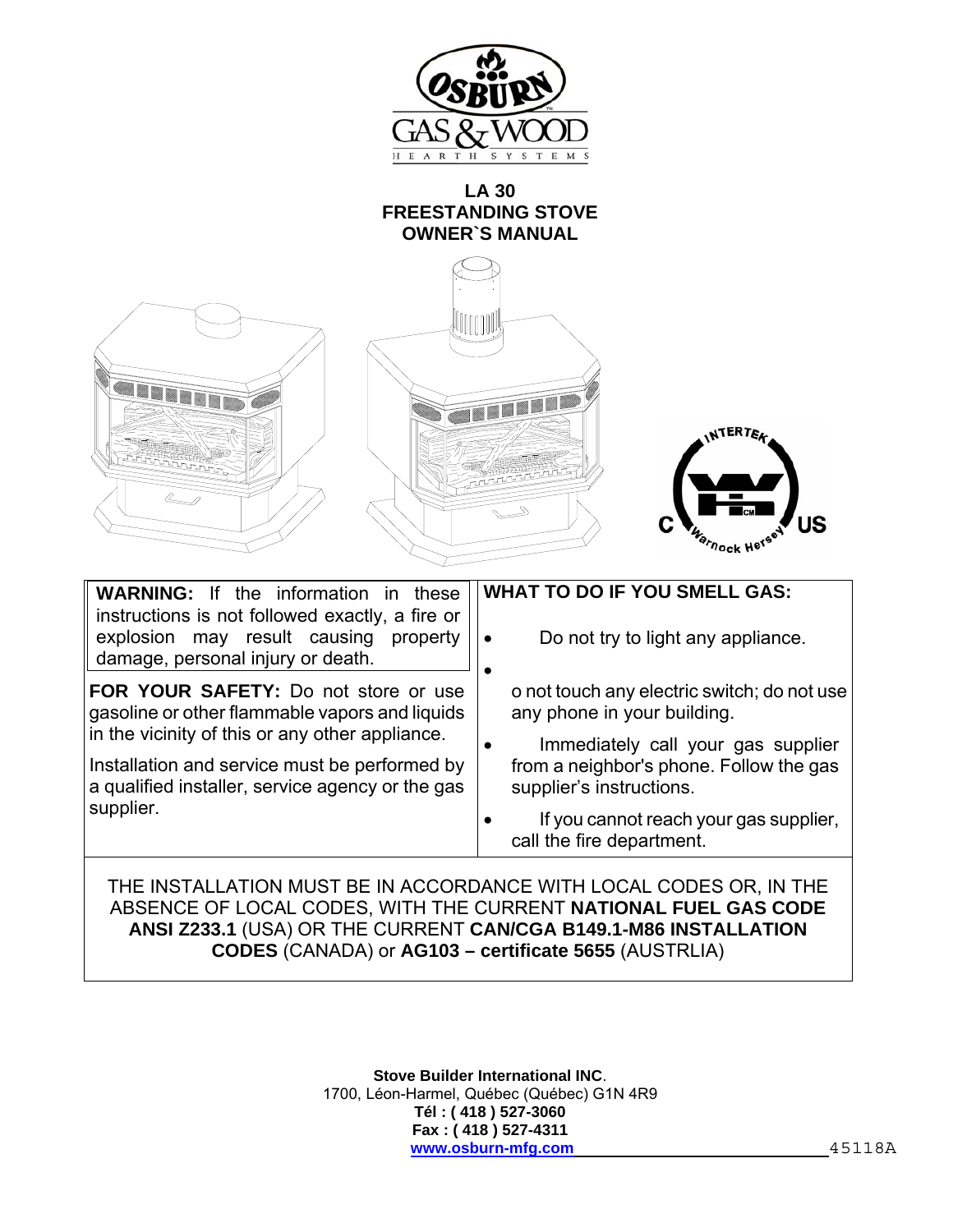# **TABLE OF CONTENTS**

|         | 1.0 |  |
|---------|-----|--|
| 1.1     |     |  |
| 1.2     |     |  |
| 1.3     |     |  |
| 1.4     |     |  |
|         | 2.0 |  |
| 2.1     |     |  |
| 2.2     |     |  |
| 2.3     |     |  |
|         | 3.0 |  |
| 3.1     |     |  |
| 3.2     |     |  |
| 3.3     |     |  |
| 3.3.1   |     |  |
| 3.3.2   |     |  |
| 3.3.3   |     |  |
| 3.3.3.1 |     |  |
| 3.3.3.2 |     |  |
| 3.3.4   |     |  |
| 3.3.5   |     |  |
| 3.3.6   |     |  |
| 3.3.6.1 |     |  |
| 3.3.7   |     |  |
| 3.3.7.1 |     |  |
| 3.3.7.2 |     |  |
| 3.3.7.3 |     |  |
| 3.4     |     |  |
| 3.5     |     |  |
|         | 4.0 |  |

| 4.2 |  |
|-----|--|
| 4.3 |  |
| 4.4 |  |
| 4.5 |  |
|     |  |
|     |  |
|     |  |

| . |  |
|---|--|
|   |  |
|   |  |
|   |  |
|   |  |
|   |  |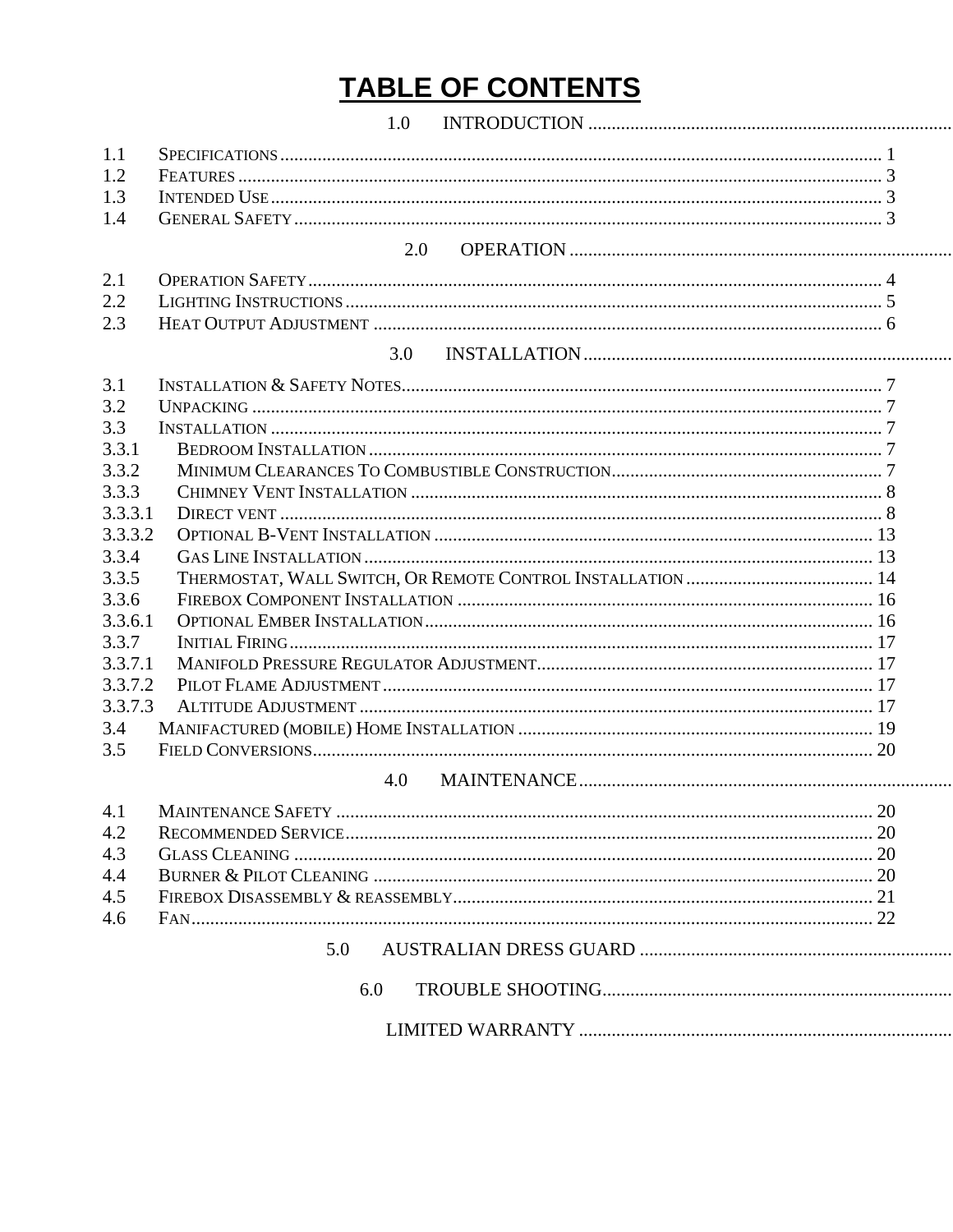# **1.0 INTRODUCTION**

### **1.1 Specifications**

### **SPECIFICATIONS**

| <b>ITEM</b>                                             | <b>NATURAL GAS (NG)</b>                                                                                                      |            | <b>PROPANE (LPG)</b>                            |            |  |
|---------------------------------------------------------|------------------------------------------------------------------------------------------------------------------------------|------------|-------------------------------------------------|------------|--|
| <b>INPUT:</b>                                           | <b>North America</b>                                                                                                         | Australia  | North America                                   | Australia  |  |
| High                                                    | 30,000 Btu/hr                                                                                                                | 31.7 MJ/hr | 30,000 Btu/hr                                   | 31.6 MJ/hr |  |
| Low                                                     | 21,000 Btu/hr                                                                                                                | 22.2 MJ/hr | 22,500 Btu/hr                                   | 23.7 MJ/hr |  |
| <b>NORTH AMERICAN</b><br>Flue Loss: EFFICIENCY: Fan off | 73 %                                                                                                                         |            | 73.5 %                                          |            |  |
| Fan on                                                  | 77.5 %                                                                                                                       |            | 78 %                                            |            |  |
| <b>OUTPUT:</b><br>Fan off                               | 21,900 Btu/hr (23.1 MJ/hr)                                                                                                   |            | 22,050 Btu/hr (23.2 MJ/hr)                      |            |  |
| Fan on                                                  | 23,250 Btu/hr (24.5 MJ/hr)                                                                                                   |            | 23,400 Btu/hr (24.6 MJ/hr)                      |            |  |
| <b>AUSTRALIAN</b><br>Thermal: EFFICIENCY:<br>High       | Min Horizontal Vent<br>74.7%                                                                                                 |            | <b>Min Vertical Vent</b><br>63%                 |            |  |
| Low                                                     | 72.7%                                                                                                                        |            | 58.5%                                           |            |  |
| <b>MANIFOLD PRESSURE:</b>                               | North America 3.5" w.c. (0.9 kPa)<br>Australia 3.2" w.c. (0.82 kPa)                                                          |            | 10.0" w.c. (2.5 kPa)                            |            |  |
| <b>GAS INLET SUPPLY</b><br><b>PRESSURE:</b>             | North America Min: 5.0" w.c. (1.2 kPa)<br>Australia Min.: 4.5" w.c. (1.13kPa)                                                |            | Minimum: 11.0" w.c. 2.7kPa)                     |            |  |
|                                                         | Normal: 7.0" w.c. (1.7 kPa)                                                                                                  |            | Normal: 13.5" w.c. (3.4 kPa)                    |            |  |
|                                                         | Maximum: 13.5" w.c. (3.4 kPa)                                                                                                |            | Maximum: 13.5" w.c. (3.4 kPa)                   |            |  |
| <b>ORIFICE SIZE:</b><br>$@0 - 4500'$                    | #36 drill ( .107" DIA.) (2.718mm)                                                                                            |            | #52 drill (.064"DIA.) (1.626mm)                 |            |  |
| <b>MAIN BURNER AERATION</b><br>SHUTTER SETTING OPENING  | North America (.115")<br>Australia (13mm)                                                                                    |            | North America (.270")<br>Australia (Fully open) |            |  |
| <b>CONTROL VALVE TYPE:</b>                              | SIT 820 Nova                                                                                                                 |            | SIT 820 Nova                                    |            |  |
| <b>SHIPPING WEIGHT:</b>                                 | 175 lb. (80 kg)                                                                                                              |            | 175 lb. (80 kg)                                 |            |  |
| FLUE OUTLET SIZE:                                       | 4" X 6 5/8" (102mm X 168mm) Simpson - Modèle DV-GS<br>Security Chimneys International (Secure Vent)<br>Selkirk (Direct-Temp) |            |                                                 |            |  |
| FAN:                                                    | Variable Speed for North America<br>2-Speed for Australia                                                                    |            |                                                 |            |  |

**NOTE:** The efficiency rating of the appliance is a product thermal efficiency rating determined under continuous operating conditions and was determined independently of any installed system.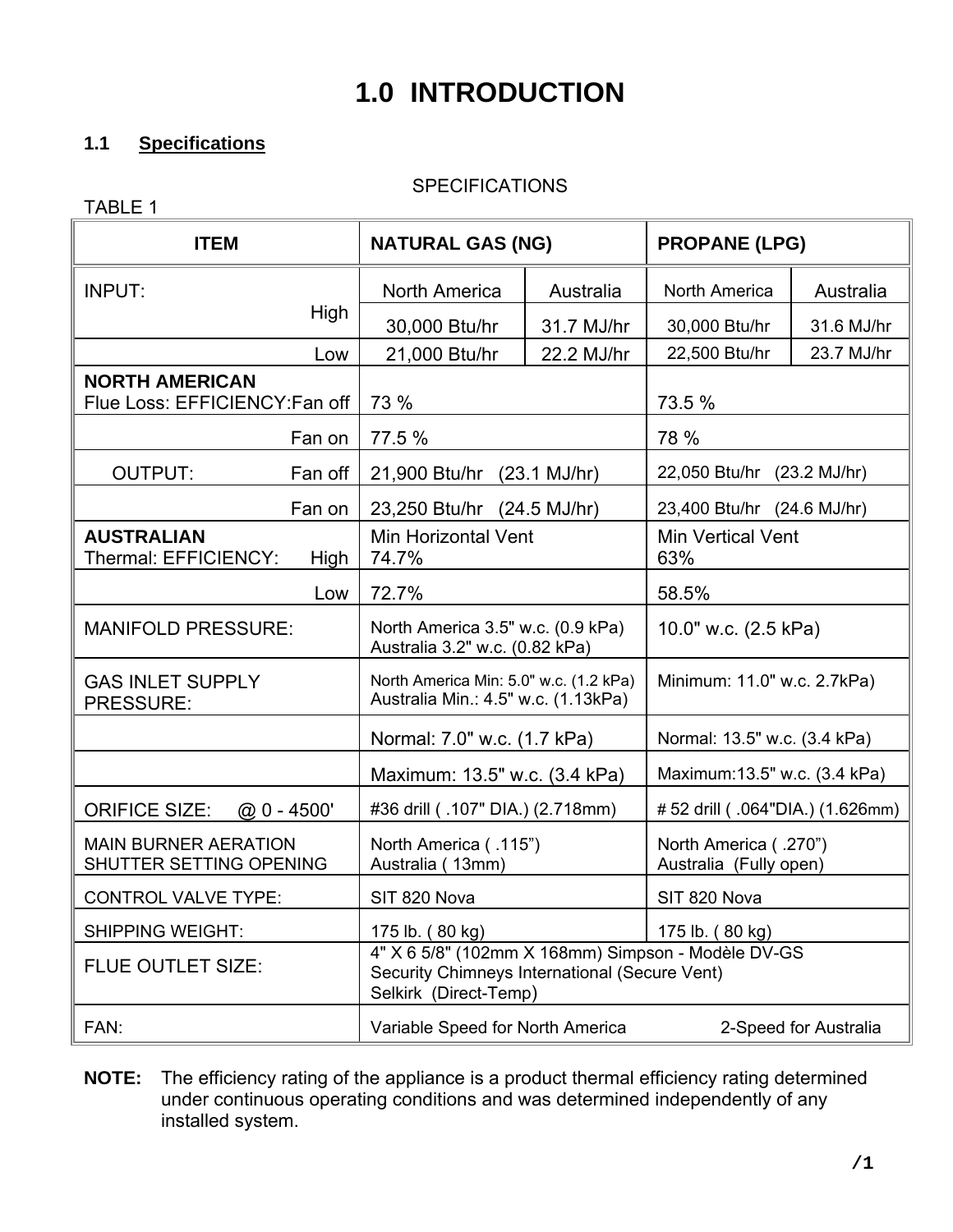

### **Figure 1**

### INSTALLATION CODES

Installation must conform to local codes. In the absence of local codes, installation must conform to the current National Fuel Gas Code, ANSI Z233.1 (in the U.S.), or with the current installation code CAN/CGA B149.1-M86 (in Canada). Certified for use in Canada, USA, and Australia. AG103 - Certificate 5655. The conversion shall be carried out in accordance with the requirements of the provincial authorities having jurisdiction and in accordance with the requirements of the CAN/CGA B149.1-M86 Installation Code. In Australia, the Australian Gas Association installation code for gas burning heaters and equipment must be used (refer to AG601 gas installation code for Australia) . The appliance, when installed, must be electrically grounded in accordance with local codes or, in the absence of local codes, with the National Electric code ANSI/NFPA No. 70 (in the U.S.), or with the current CAN/CSA C22.1 Canadian Electrical code (in Canada), or in other countries with the appropriate national code.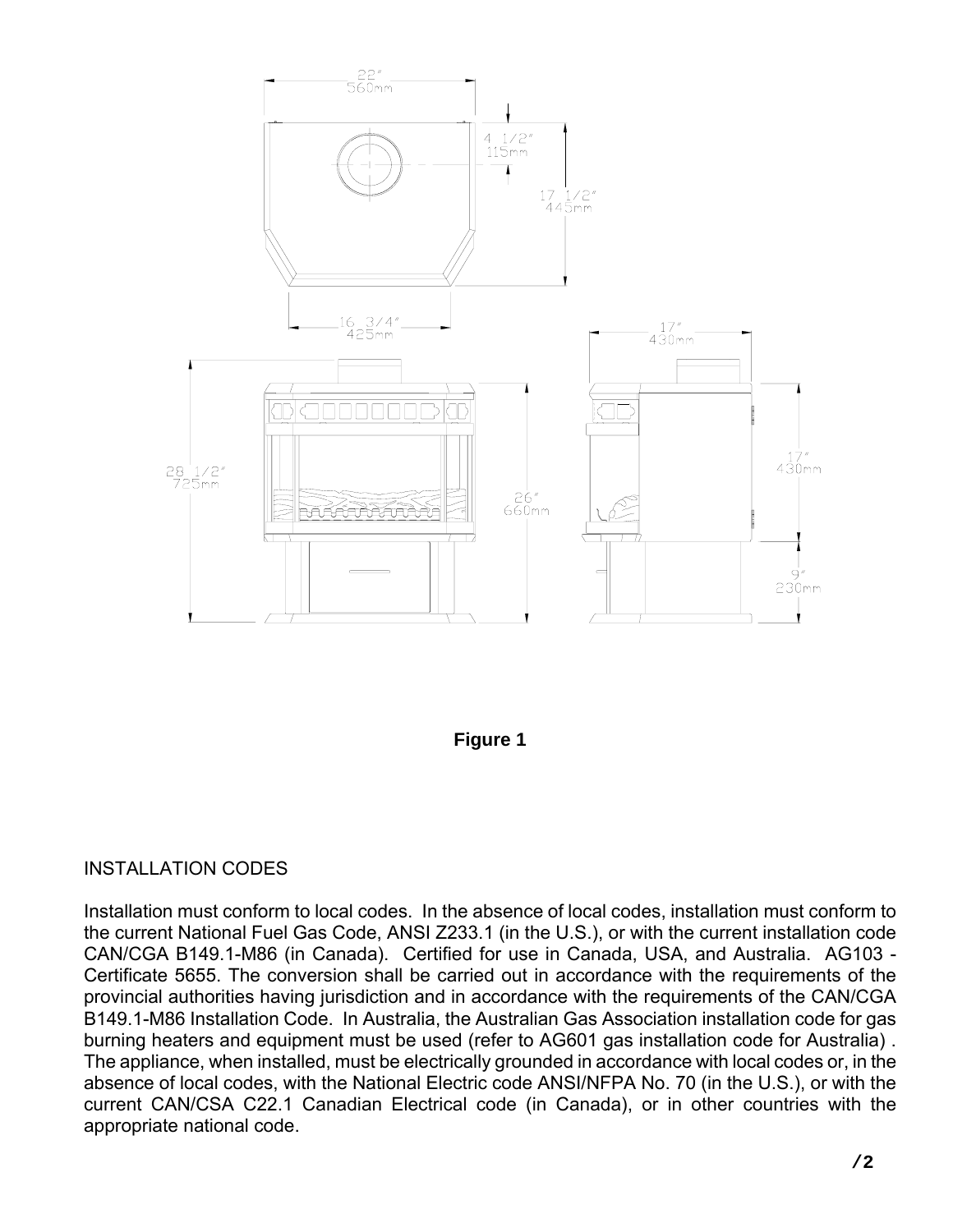### **1.2 Features**

IGNITION SYSTEM:

Standing pilot ignition system with thermocouple flame detection and piezo igniter.

GAS CONTROL:

Gas control valve type:

Automatic millivolt powered combination gas control valve with variable flame control for convenience and on/off switch. Optional wall thermostat, and/or optional remote control are available. The gas valve does not require electricity.

SAFFTY CONTROLS:

A safety switch will shut the gas system down in the event of loss of pilot flame.

### **1.3 Intended Use**

This appliance is intended to be used as a free-standing room heater when installed according to these instructions. This appliance is suitable for installation in bedrooms, see section 3.3.1, where the maximum input is within 50 cubic feet of room volume per 1000 BTU/hr, (i.e.1500 minimum cubic feet). The appliance is also suitable for retrofit into mobile homes as in section 3.4. Installation must conform with the Standard for Manufactured Home Installations, ANSI A225.1/NFPA 501A.

### **1.4 General Safety**

The appliance **must** be properly connected to a venting system in accordance with local codes. This unit must not be connected to a chimney or flue serving any other appliance.

- **WARNING:** Operation of this heater when not connected to a properly installed and maintained venting system, or any tampering with the safety shut off system may result in carbon monoxide poisoning and possible death.
- **WARNING:** Do not operate this appliance with the glass door or the glass panel(s) removed, cracked, or broken. Replacement of the glass panel(s) should be done by a licensed or qualified person.

Installation and repair should be done by a qualified service person. The appliance should be inspected before use and at least annually by a professional service technician. Provide adequate clearances around air openings and allow accessibility clearance for servicing and proper operation.

Do not use this heater if any part has been under water. Immediately call a qualified service technician to inspect the heater and replace any part of the control system and any gas control which has been under water.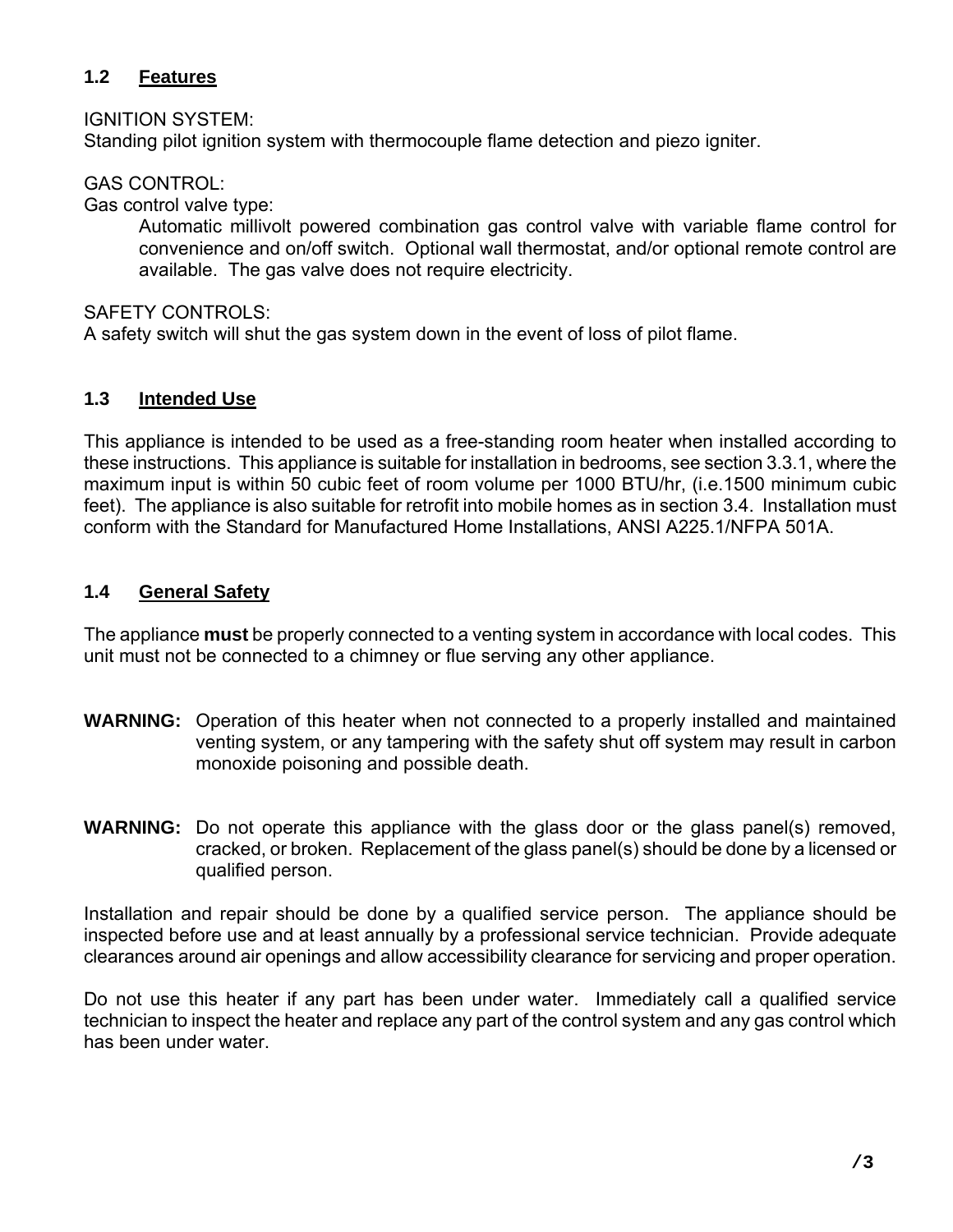## **2.0 OPERATION**

### **2.1 Operation Safety**

Always keep the appliance area clear and free from combustible materials, gasoline and other flammable vapours and liquids. Never obstruct the flow of ventilation air. Keep the front of the appliance clear of all obstacles and foreign materials. Never obstruct or modify the air inlet/outlet grilles of the stove in any manner.

**CAUTION**: Children and adults should be alerted to the hazards of high surface temperature and should stay away to avoid burns or contact with hot surfaces. Young children should be carefully supervised when they are in the same room as the heater. Clothing or other flammable material should not be placed on or near the unit.

The glass door and grille assembly must be properly installed prior to operation. **Never** operate the unit with the glass door off or broken since this may cause dangerous indoor air pollution. This unit is **not** for use with solid fuel. **Do not** substitute any parts or materials. **Do not** abuse the glass door. Behind the control panel door on the front of the pedestal is the control panel shown in Figure 2 below.



**Figure 2**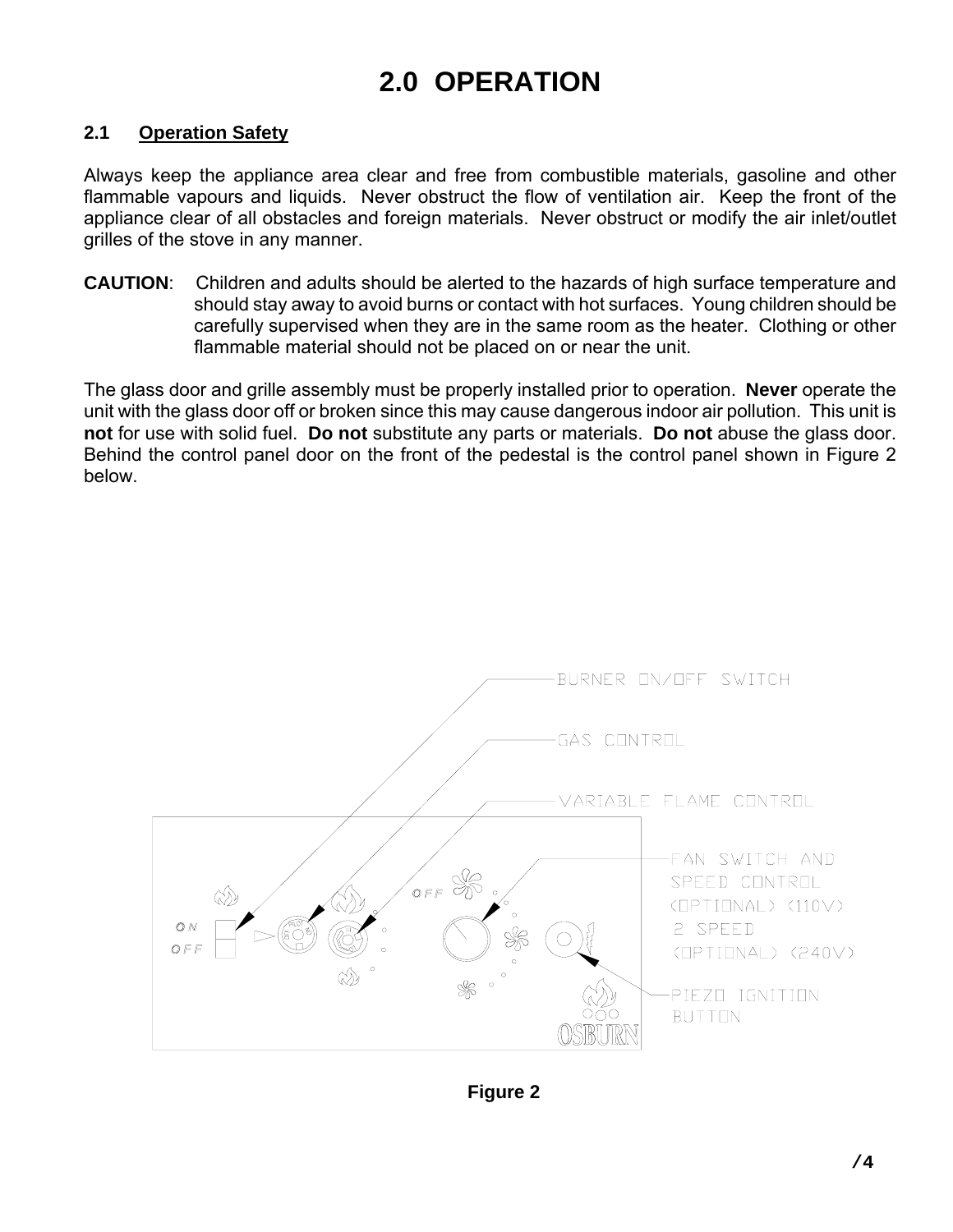### **2.2 Lighting Instructions**

### **WARNING: If you do not follow these instructions exactly, a fire or explosion may result causing property damage, personal injury or loss of life.**

### FOR YOUR SAFETY, READ BEFORE LIGHTING

A. This appliance is provided with a standing pilot flame. When lighting the pilot, follow these instructions exactly:

B. **BEFORE LIGHTING** smell all around the appliance area for gas. Be sure to smell next to the floor because some gas is heavier than air and will settle on the floor.

### WHAT TO DO IF YOU SMELL GAS

- Do not try to light any appliance.
- Do not touch any electrical switch: do not use any phone in your building.

Immediately call your gas supplier from a neighbour's phone. Follow the gas suppliers instructions.

If you cannot reach your gas supplier, call the fire department.

C. Use only your hand to push in or turn the gas control knob. Never use tools. If the knob will not push in or turn by hand, do not try to force or repair it, call a qualified service technician. Forcing or attempted repair may result in a fire or explosion.

D. Do not use this appliance if any part has been under water. Immediately call a qualified service technician to inspect the appliance and to replace any part of the control system and any gas control which has been under water.

### **LIGHTING PROCEDURE**

- 1. **"STOP!"** Read the safety information in the previous section.
- 2. Set the thermostat to the lowest setting.
- 3. Turn off all electrical power to the appliance.
- 4. Open the control panel door, hinged to open downward, by pulling the handle toward you.
- 5. Push in the gas control knob slightly and turn clockwise to the "OFF" position. The valve with the control panel removed is shown in Figure 3.
- 6. Wait a minimum of five minutes to clear out any residual gas. If you then smell gas, **STOP!** Follow "B" in the Lighting Instruction section. If you don't smell gas, go to the next step.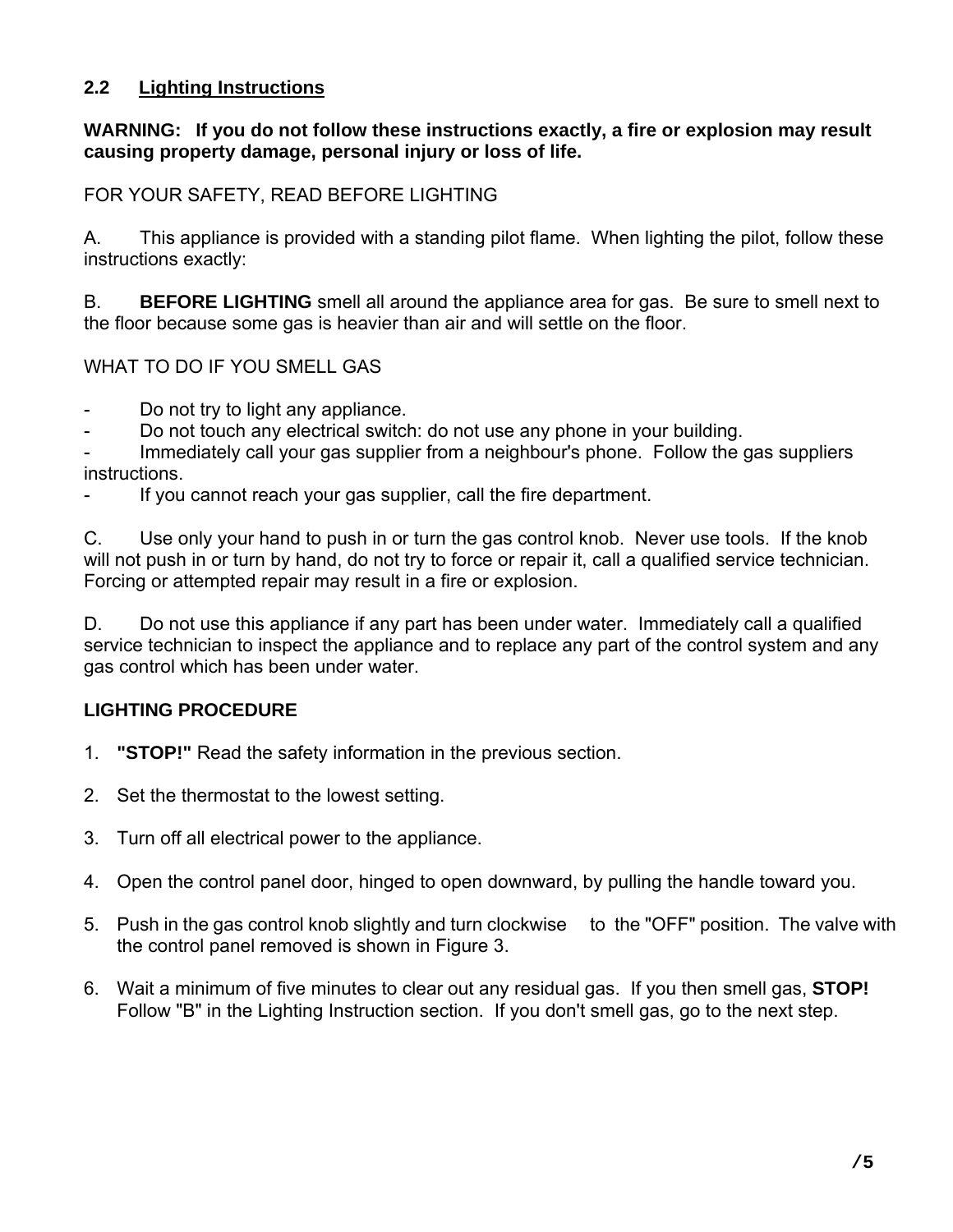

**Figure 3** 

- 7. Press in the gas control knob and turn counter clockwise to the "PILOT" position.
- 8. Push in the control knob all the way and hold it in. Immediately push the piezo ignition button (the button to the right) repeatedly so that it clicks; continue until the pilot ignites. Maintain pressure on the control knob for about one minute after ignition. Then release the control knob; if the pilot flame goes out repeat step 8; if the pilot flame remains on then turn the valve knob counter clockwise to the "ON" position.
- **NOTE:** If the pilot lights, but will not stay on after several tries, turn the gas control knob to the "OFF" position and call your service technician or gas supplier. If the control knob does not pop out when released, **STOP** - shut off the gas supply to the control valve, and **IMMEDIATELY** call your service technician or gas supplier.
- 9. Close the access door grille by lifting it and allow the springs to pull it closed.
- 10. Turn the burner switch to on (see Figure 2).
- 11. If equipped with a wall switch, select the "ON" position. If equipped with a thermostat or auxiliary control, set it to the desired setting.

### SHUTDOWN PROCEDURE

1. To turn off the main burner only, turn off the wall switch, thermostat, or On/Off switch located on the control panel shown in Figure 2 located behind the control panel door on the front of the pedestal.

2. For complete shutdown of the appliance, depress the gas control knob and turn it clockwise to the "OFF" position.

### **2.3 Heat Output Adjustment**

The appliance valve has a HI/LO knob to select the heat output and flame height (see Figure 2). Natural gas units can be turned down by 30%, propane units can be turned down by 25%.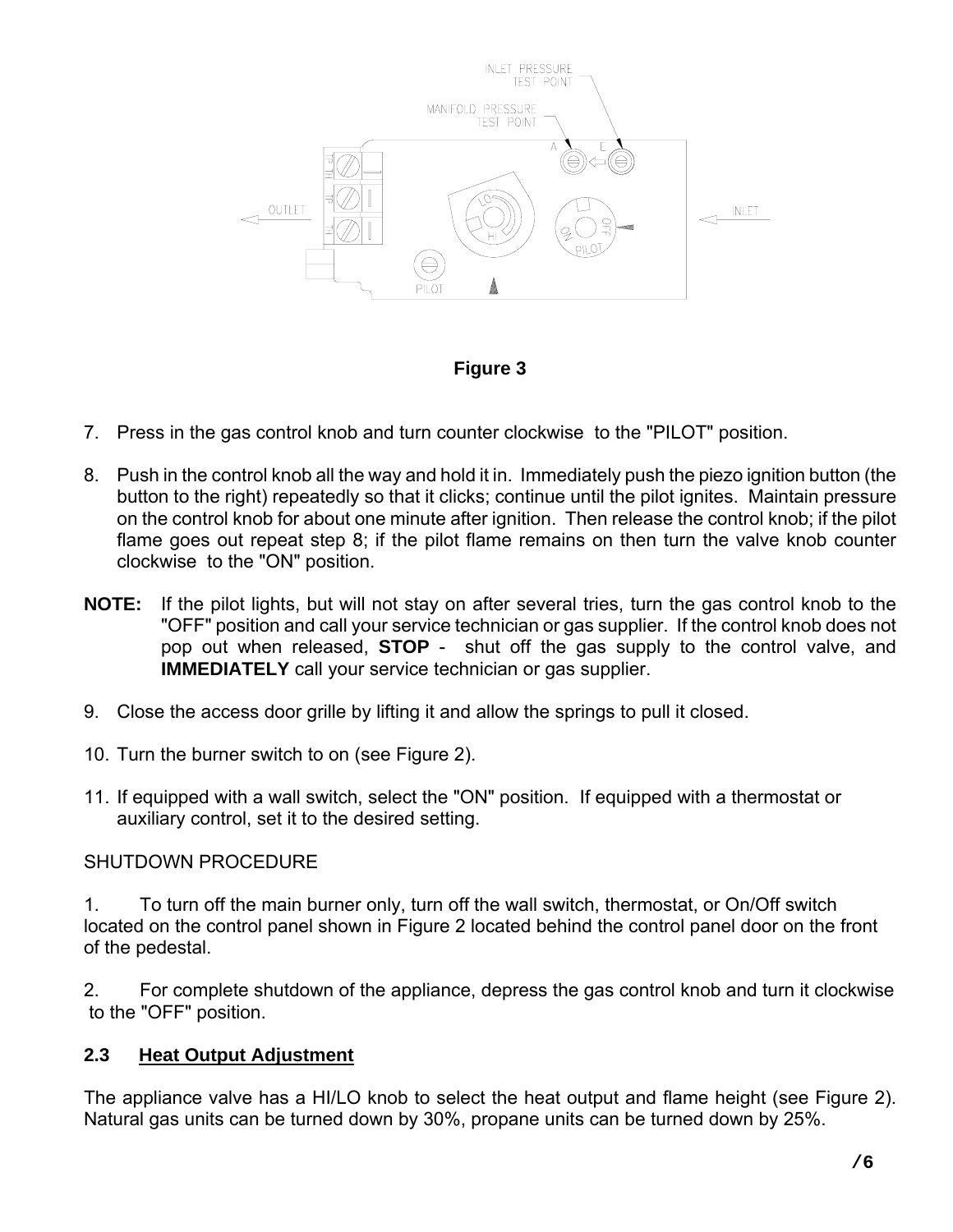# **3.0 INSTALLATION**

### **3.1 Installation & Safety Notes**

Read all instructions before beginning and follow them carefully during installation to ensure maximum benefit and safety. Failure to follow these instructions will void your warranty and may present a fire hazard. See the Osburn warranty at the back of this manual for improper installation disclaimers. This stove and its components are certified and safe when installed in accordance with this manual.

**WARNING:** Do not connect 120 VAC to the gas control valve or its wiring, as this will damage the valve.

### **3.2 Unpacking**

Please check the appliance carefully for any damaged or missing components (specifically check the glass condition). Report any problems to your dealer.

The stove is shipped with the logs and burner packaged inside the firebox. See section 4.5, remove the door, cut the log tie, remove it and the log protector. All other standard parts are already in place.

### **3.3 Installation**

In planning the installation, it is necessary to install certain items before the unit is completely positioned and installed. These include the vent system, the gas piping and the optional fan.

**NOTE:** All installations require venting.

### **3.3.1 Bedroom Installation**

This appliance is suitable for installation in bedrooms where the maximum input is within 50 cubic feet of room volume per 1000 BTU/hr, (i.e.1500 minimum cubic feet). Where applicable, the installation must conform to the CR89-001 standard. A listed thermostat must be installed with a wire gauge and length conforming to Table 2 on page 14.

### **3.3.2 Minimum Clearances To Combustible Construction**

| Α.        | Sidewall:         |         | 7.5" | (190 mm)                              | measured to unit              |
|-----------|-------------------|---------|------|---------------------------------------|-------------------------------|
| <b>B.</b> | Back wall:        |         | 1.5" | (38 mm)                               | measured to unit              |
| $C$ .     | Ceiling:          |         | 37"  | (940 mm)                              | measured to cooktop           |
| D.        | Floor:            |         |      | Install directly on combustible floor |                               |
| Е.        | Corner            |         | 1.5" | (38 mm)                               | measured to unit              |
| F.        | Front wall:       |         | 48"  | $(1219 \text{ mm})$                   | measured to glass             |
| G.        | Alcove:           | (Depth) | 48"  | $(1219 \text{ mm})$                   |                               |
|           |                   | (Width) | 38"  | (965 mm)                              |                               |
| Η.        | Vent Cap: (Above) |         | 14"  | (355 mm)                              |                               |
|           | Horizontal (Side) |         | 6"   | (150 mm)                              | clearance to combustibles     |
|           |                   | (Side)  | 2"   | (50 mm)                               | clearance to non-combustibles |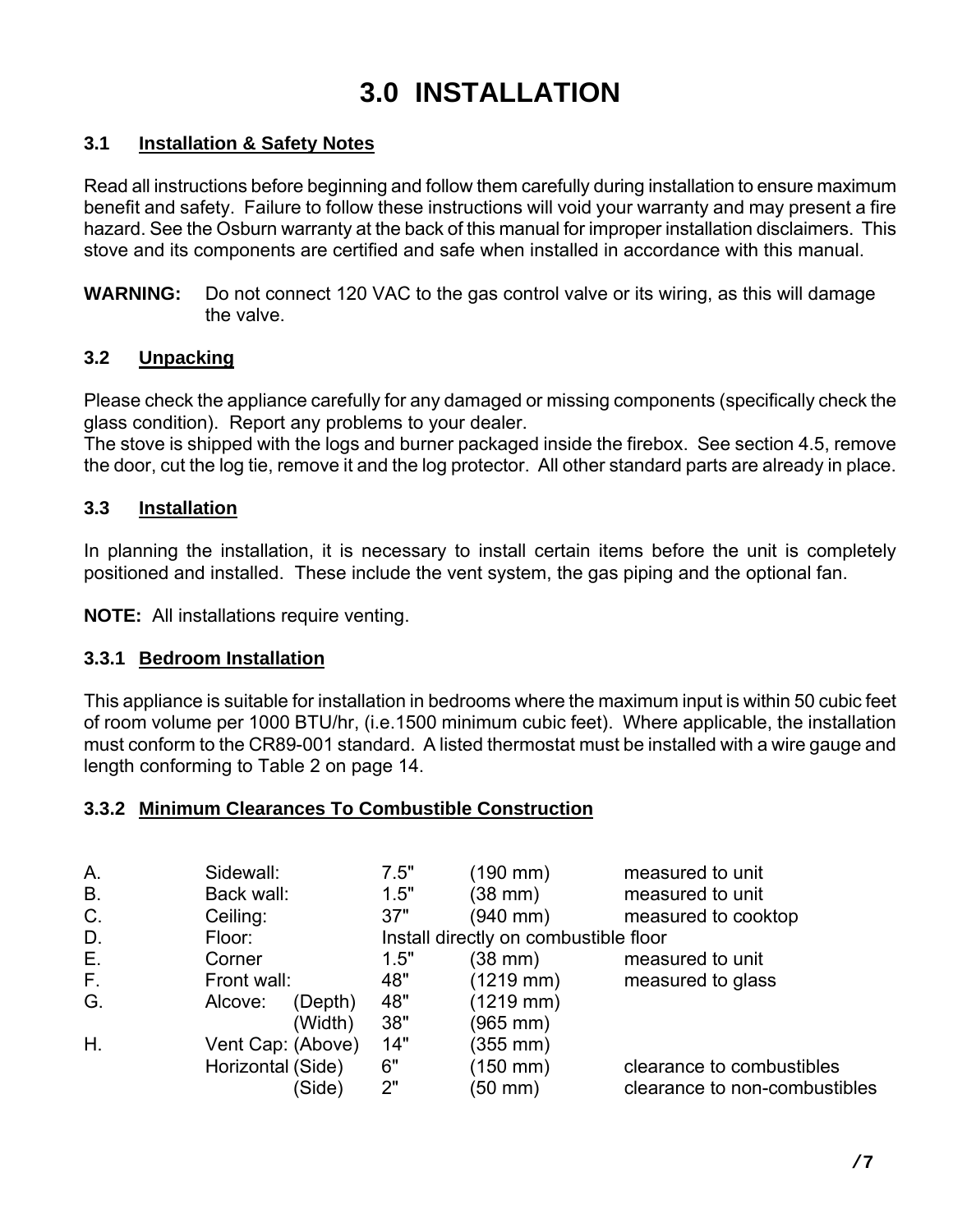### MINIMUM ENCLOSURES ARE AS FOLLOWS:



- **CAUTION:** Due to high temperatures, the appliance should be located out of traffic and away from furniture and draperies. Provide a minimum 48" (1219 mm) front clearance to the unit.
- **Note:** The appliance may be installed directly on combustible flooring providing the unit stability is maintained. Although the back wall and corner clearance is 1.5" (38mm), we recommend 6" (150mm) for fan installation and removal.

### **3.3.3 Chimney Vent Installation**

### **3.3.3.1 Direct vent**

The stove must be connected to Simpson model DV-GS vent, Security Chimneys International (Secure Vent) or Selkirk (Direct-Temp) only. Only install the vent components according to the manufacturer's instructions. Use a maximum of two 90 elbows or four 45 elbows. Slope horizontal pipe at least 1/4" (6 mm) rise per foot of horizontal run. Allow 2" (50 mm) clearance to the vent. A vinyl siding standoff must be used when terminating horizontally to vinyl siding. Refer to the graph for allowable vent configurations.

**Note:** If at any time the vent-air intake piping is dismantled, use the vent manufacturers instructions and the sealing instructions on page 11 for reassembly.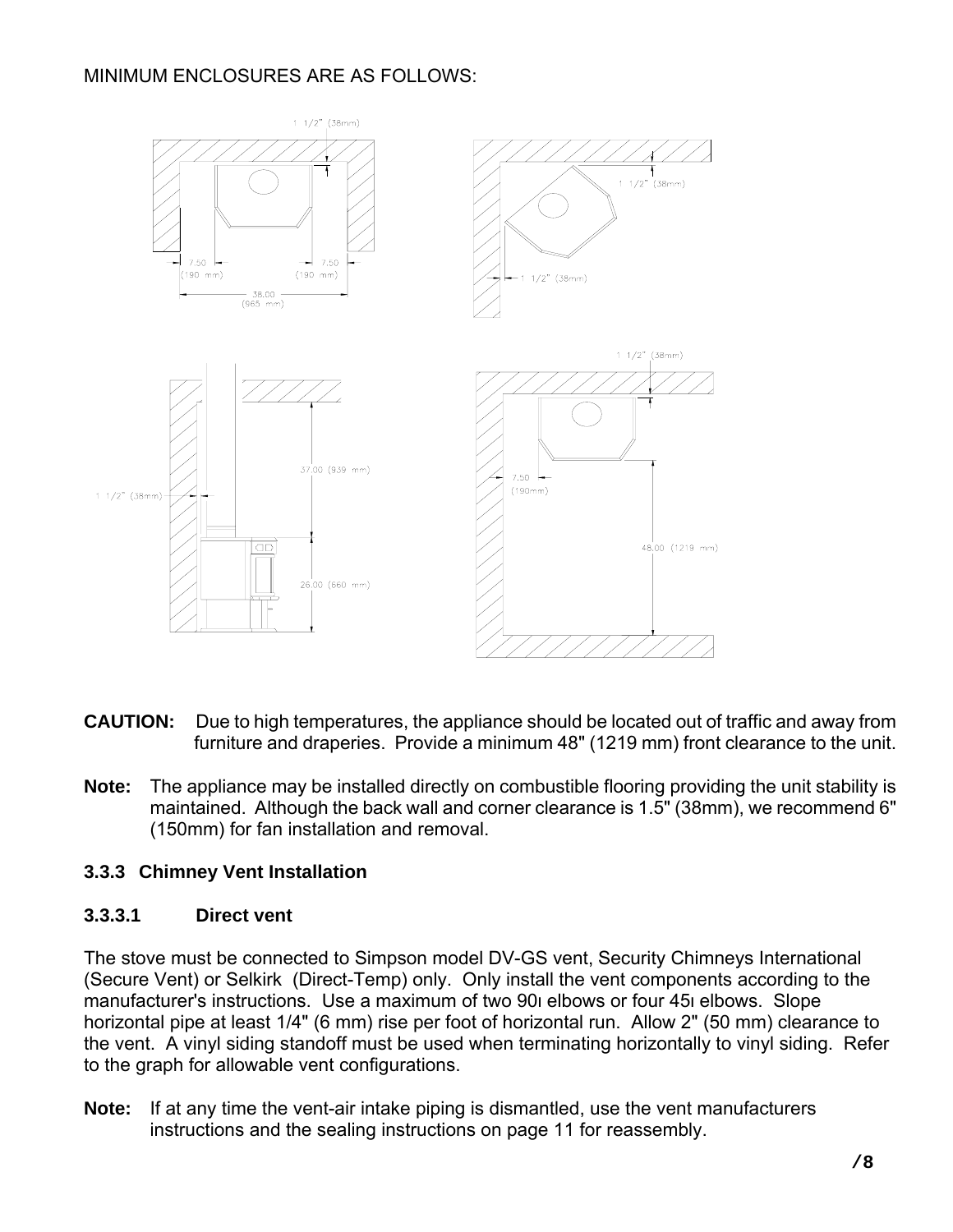24'' (610 mm) vertical length directly on top of stove 90<sub>l</sub> elbow 12" (305 mm) length horizontally (or 9" (230 mm) telescoping) round support box/wall thimble horizontal termination cap 0984 termination cap heat shield 0984HS (North America only)

### THE MAXIMUM HORIZONTAL VENT SYSTEM CONSISTS OF:

 6' (1830 mm) vertical length directly on top of the stove 90 elbow 10' (3050 mm) maximum horizontal length horizontal termination cap 0984 snorkel kits can be used if needed. (Part #981 - 36" (915 mm) or Part #982 - 14" (355 mm)) (North America only) vent terminal heat shield 0984HS (North America only)

Do not exceed more than 10' (3050 mm) of horizontal length of vent.

THE MAXIMUM VERTICAL SYSTEM CONSISTS OF:

 up to 30' (9145 mm) of vertical length fire stop flashing collar low profile termination cap 0980

Use a ceiling fire stop when penetrating a ceiling. Use a round support box/wall thimble when penetrating an inside wall, or on an outside wall, only when additional support or decorative trim is required. The round support box is not required on basic installations.

**NOTE:** In Canada local codes may require the use of a wall thimble on horizontal terminations. Use part # 942.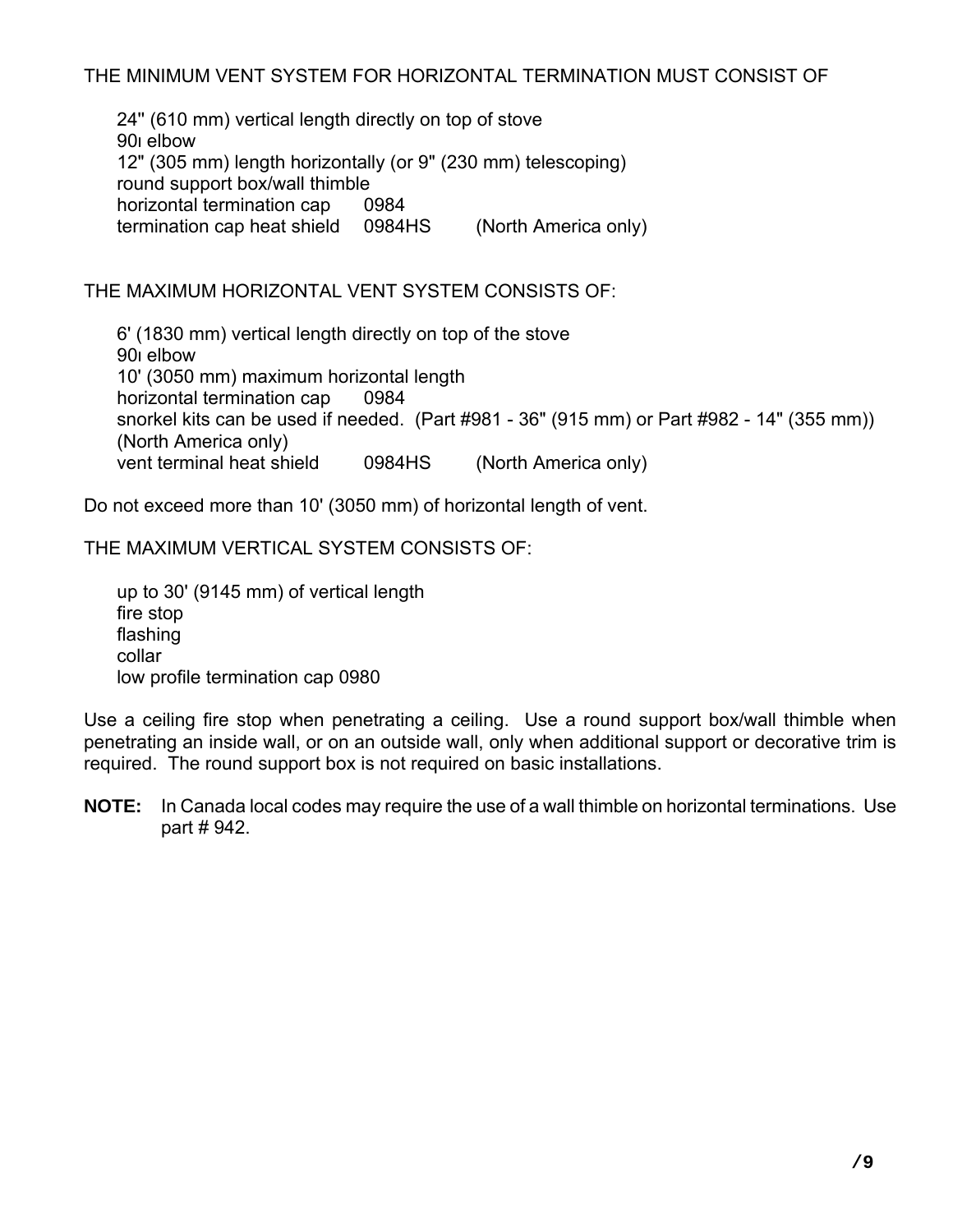### TYPICAL CHIMNEY INSTALLATION:



**Figure 5**

### MINIMUM VENT REQUIREMENT:



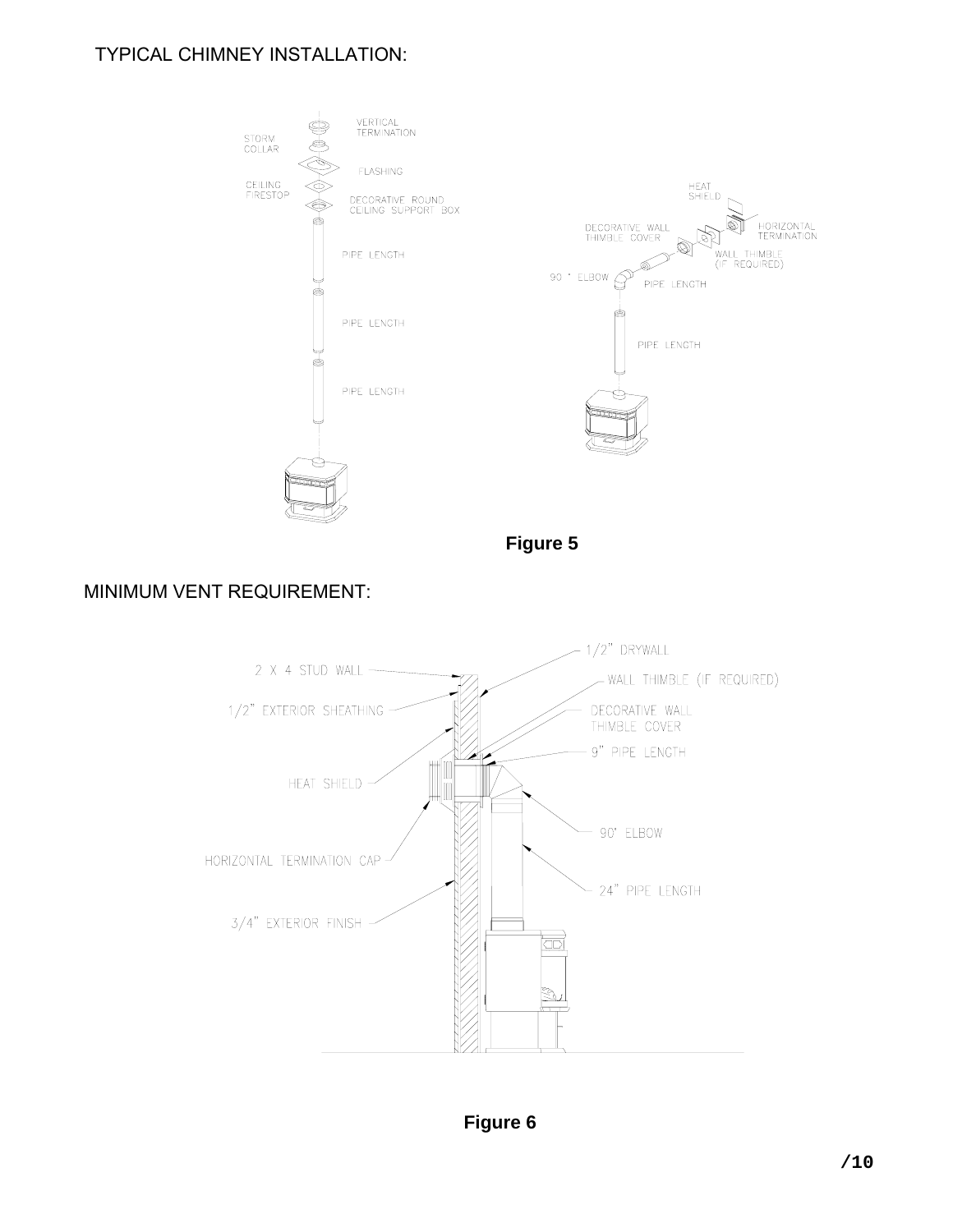### ALLOWABLE VENT INSTALLATIONS



### USE OF SEALANT

Sealant is required on vent system joints. On longer vent runs, especially vertical runs, sealant will ensure that the combustion air enters from outdoors, and not through the vent joints. Use Mil-Pac Black sealant (or equivalent), available from local suppliers or Osburn dealers, on the inner pipe joint, applying the sealant around the outside of the male part of the vent. A bead of silicone should be used on the outside of the joint after assembly to seal the supply air.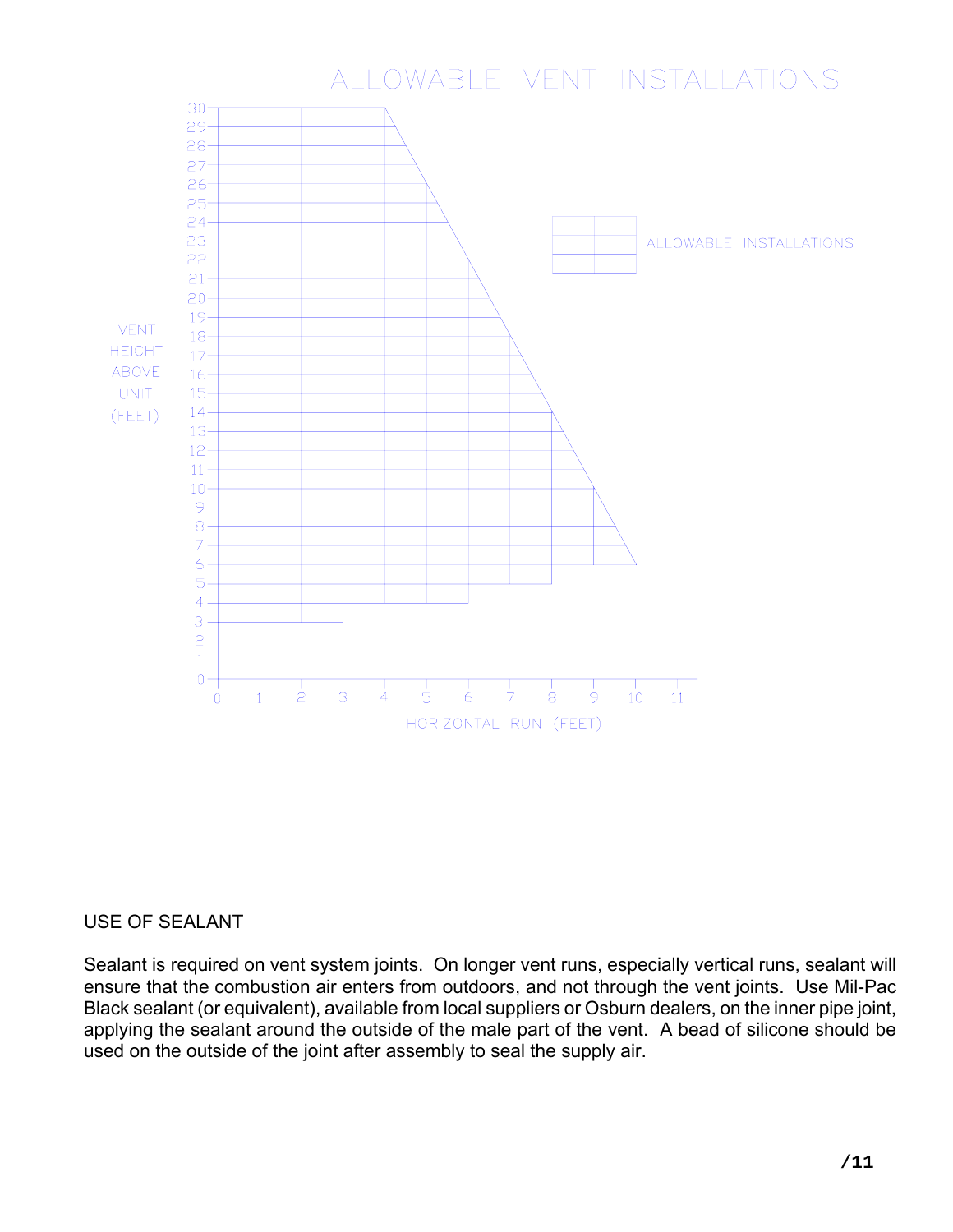### VENT TERMINAL LOCATIONS



**Figure 7** 



Air Supply Inlet

- A = clearances above grade, veranda, porch, deck, or balcony [\* 12" (305 mm) minimum]
- $B =$  clearance to window or door that may be opened [ $*$  12" (305 mm) minimum]
- $C =$  clearance to permanently closed window [minimum 12" (305 mm) recommended to prevent condensation on window]
- $D =$  vertical clearance to ventilated soffit located above the terminal within a horizontal distance of 24" (610 mm) from the center-line of the terminal [18" (455 mm) minimum]
- $E =$  clearance to unventilated soffit [18" (455 mm) minimum]
- $F =$  clearance to outside corner = 10" (255mm)
- $G =$  clearance to inside corner = 2" (50mm) to non-combustibles, or 6" (150mm) to combustibles
- $H = 36$ " clearance to each side of the centreline extended above the meter / regulator assembly to a maximum vertical distance of 15ft (4.57M)
- $I = 36"$  clearance to service regulator vent outlet
- $J =$  clearance to non-mechanical air supply inlet to building or the combustion air inlet to any other appliance [\* 12" (305 mm) minimum]
- $K =$  clearance to a mechanical air supply inlet  $[^* 72"$  (1829 mm) minimum]
- $L =$  clearance above paved side-walk or a paved driveway located on public property  $[$ \* 84" (2134 mm) minimum]
- $M =$  clearance under veranda, porch, deck, or balcony  $[^* 12"$  (305 mm) minimum ]

 a vent shall not terminate directly above a side-walk or paved driveway which is located between two single family dwellings and serves both dwellings\*

 only permitted if veranda, porch, deck, or balcony is fully open on a minimum of 2 sides beneath the floor\*

- **\*** as specified in CGA B149 Installation Code (1991) **NOTE:** local codes or regulations may specify different clearances
- follow ANSI Z223.1 for U.S.A.

**NOTE**: Refer to AG601 gas installation code for Australia.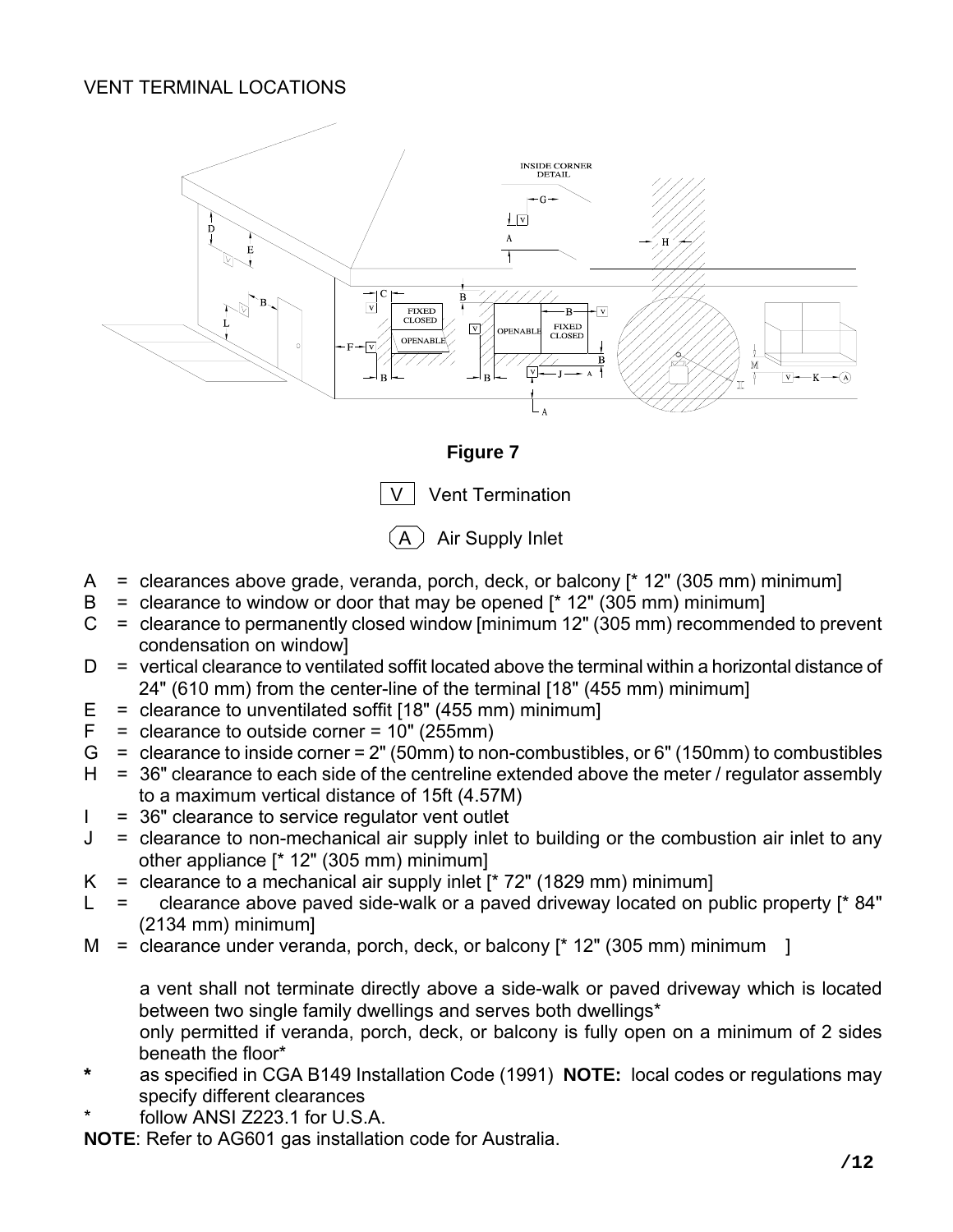### **3.3.3.2 Optional B-Vent Installation**

This unit may be modified for use as a vented room heater, by using the optional LA30 B-Vent adapter. Follow instructions included with the adaptor when using this option.

### **3.3.4 Gas Line Installation**

A qualified gas fitter should install the gas line in accordance with all local building codes using a piping system meeting CAN/CGA 6.10, AGA 3, ANSI Z21.24 or Z21.45.

A plugged tapping is provided on the gas control for a test gauge connection to measure the manifold pressure, as well as a connection for inlet pressure measurement.

This appliance must be isolated from the gas supply piping system by closing its individual manual shut off valve during any pressure testing of the gas supply piping system at test pressures equal to or less than psig (3.45 kPa).

The appliance and its individual shut off valve must be disconnected from the gas supply piping system during any pressure testing of the system at test pressures in excess of psig (3.45 kPa).

**WARNING**: Do not use an open flame to test for gas leaks.



Figure 10aFigure 10b

The gas line can be installed from two locations:

- 1. Install the gas line behind the stove and connect it to the inlet valve piping in the pedestal rear see Figure 10a.
- 2. Install the gas line from below the pedestal base through the 2"x 2" hole as shown in Figure 10b.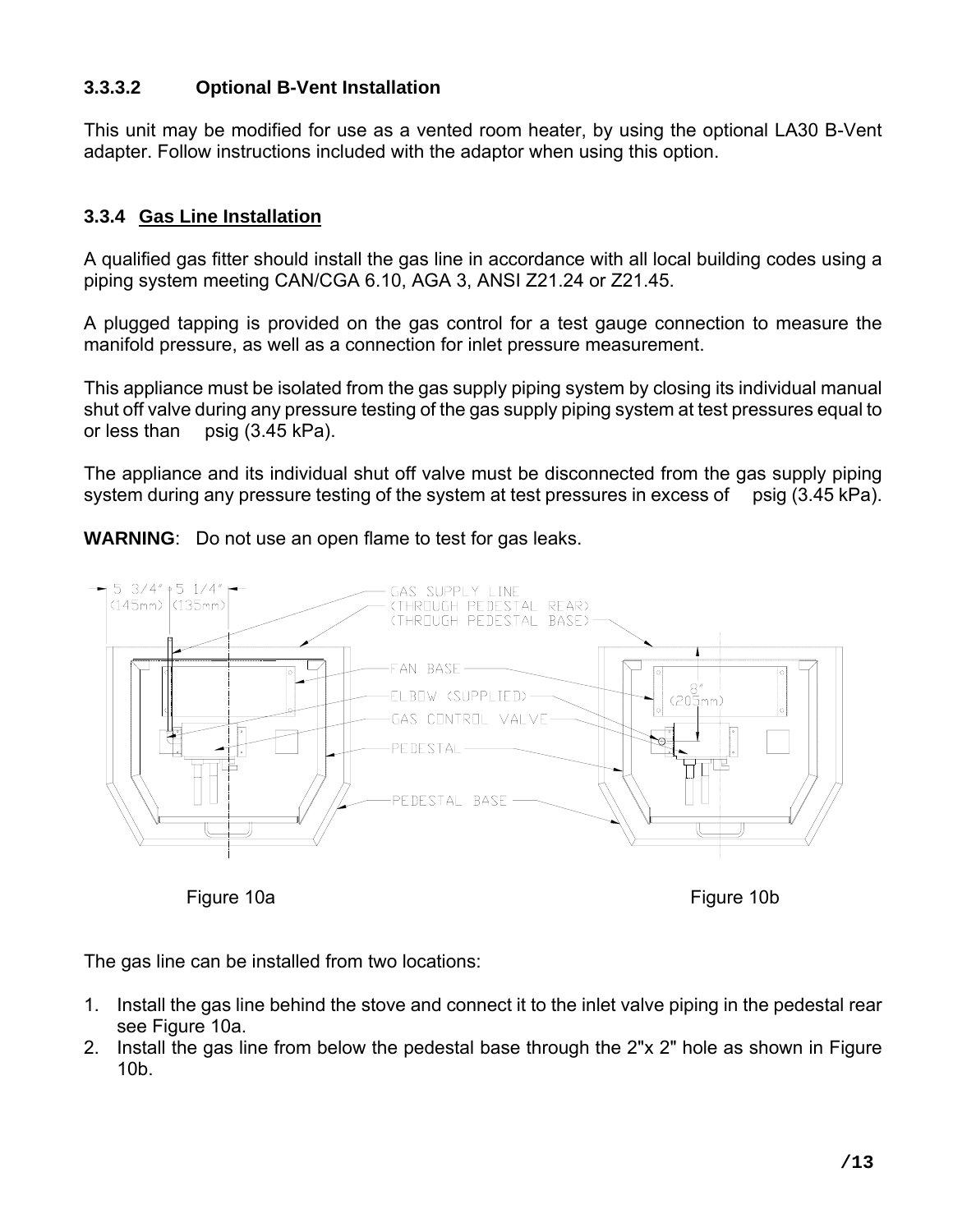### **3.3.5 Thermostat, Wall Switch, Or Remote Control Installation**

The burner control switch is located on the control panel behind the front door of the pedestal (see Figure 2). For your convenience, the stove can also be operated by a thermostat, a wall switch or a remote control. Millivolt thermostats and remote control kits are available from any authorized Osburn dealer.

**NOTE**: The thermostat or wall switch MUST be rated for millivolt use. Minimize splicing in all millivolt wiring & solder all unavoidable splices.

### **REMOTE CONTROL INSTALLATION**

Please refer to instructions included with kit.

THERMOSTAT OR WALL SWITCH INSTALLATION

1. Mount the thermostat or wall switch in the desired location and run **"two conductor thermostat wire"** to the burner control switch (Figure 11a). To bypass the burner control switch, run the wires directly to the gas valve (Figure 11b).

Purchase **"two conductor thermostat wire",** which is not provided, at any local supplier. The gauge of thermostat wire will determine the maximum wire length and distance at which to locate the thermostat or wall switch. See table 2 below and the information packaged with the thermostat. Be aware that, as the length of wire increases, the probability of adequate operating voltage decreases.

### TABLE 2

### THERMOSTAT WIRE INFORMATION

WIRE SIZE MAX. WIRE LENGTH

| <b>AWG</b> | mm  | ft. | m    |
|------------|-----|-----|------|
| 22         | 0.6 | 10  | 3.1  |
| 20         | 0.8 | 25  | 7.6  |
| 18         | 1.0 | 40  | 12.2 |
| 16         | 1.3 | 64  | 19.5 |
| 14         | 1.6 | 100 | 30.5 |

- 2. Solder an appropriate wire connector to each wire. To connect to the burner switch, 1/4" female quick connects are required and to connect directly to the valve use spade tongue connectors.
- 3. Check tests can be performed on the valve by referring to the trouble shooting guide.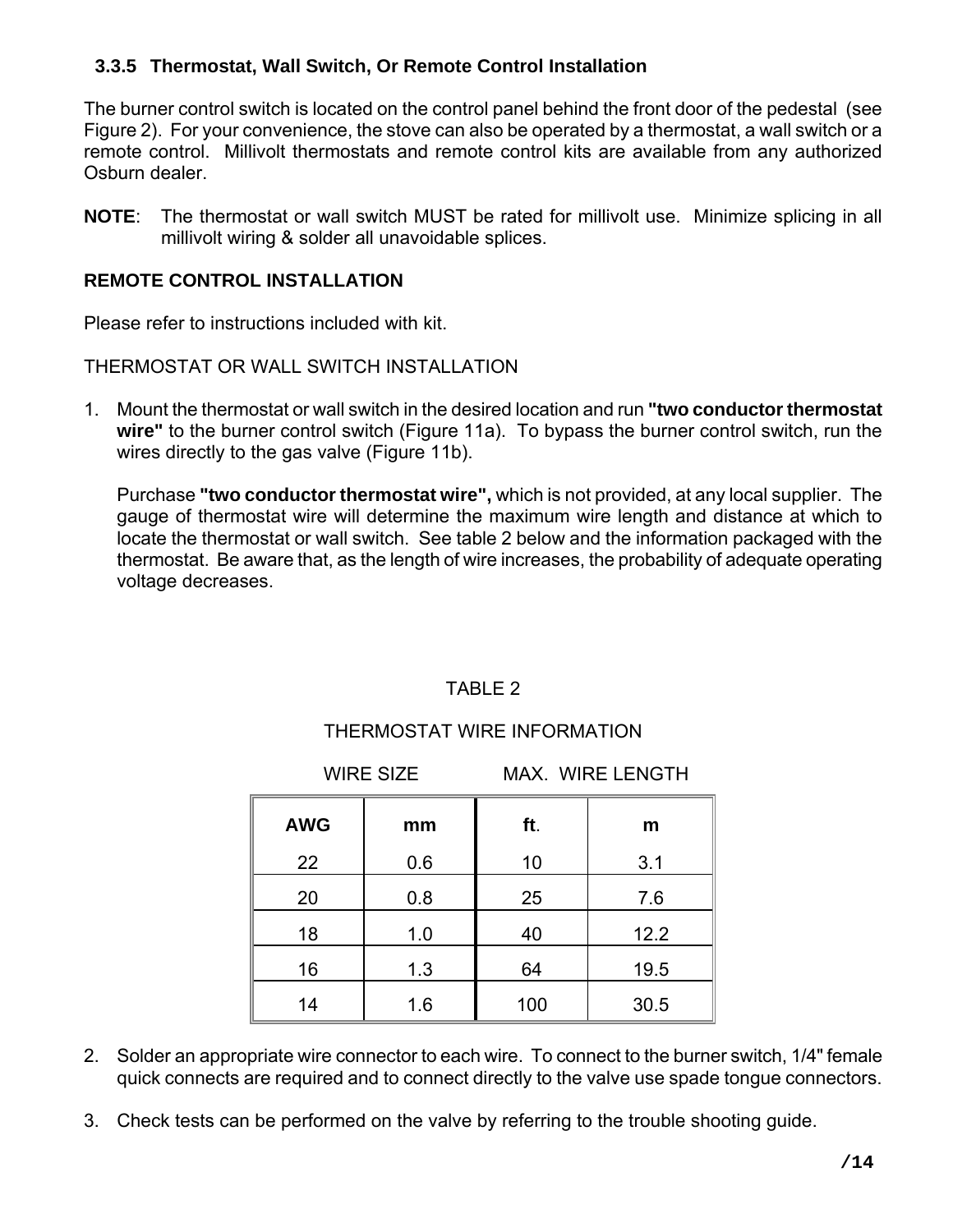

**Figure 11a** 



**Figure 11b**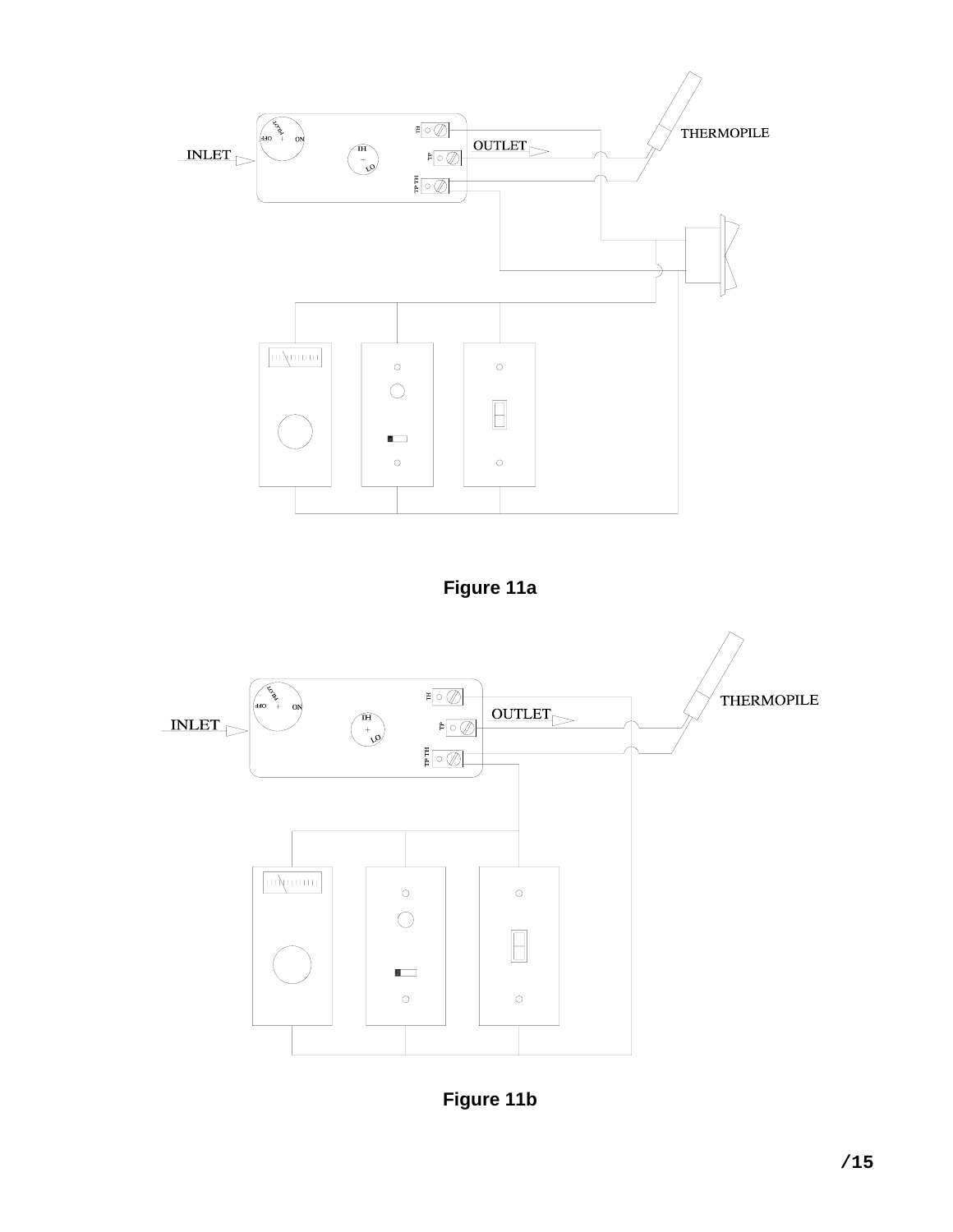

**Figure 13** 

### **3.3.6 Firebox Component Installation**

All components necessary for operation are in the firebox. The log set is in place on the burner and is protected with styrofoam. Remove the door and the foam. Otherwise, no pre-firing assembly is required.

### **3.3.6.1 Optional Ember Installation**

- **NOTES**: Optional embers are for North American units only. Use of embers must be done in accordance with the following instructions:
- 1. Remove ember bag from firebox.
- 2. Install embers as shown in Figure 14.NOTES: Embers must not cover burner ports.



Spacing between all embers is to be a minimum of 1/2".

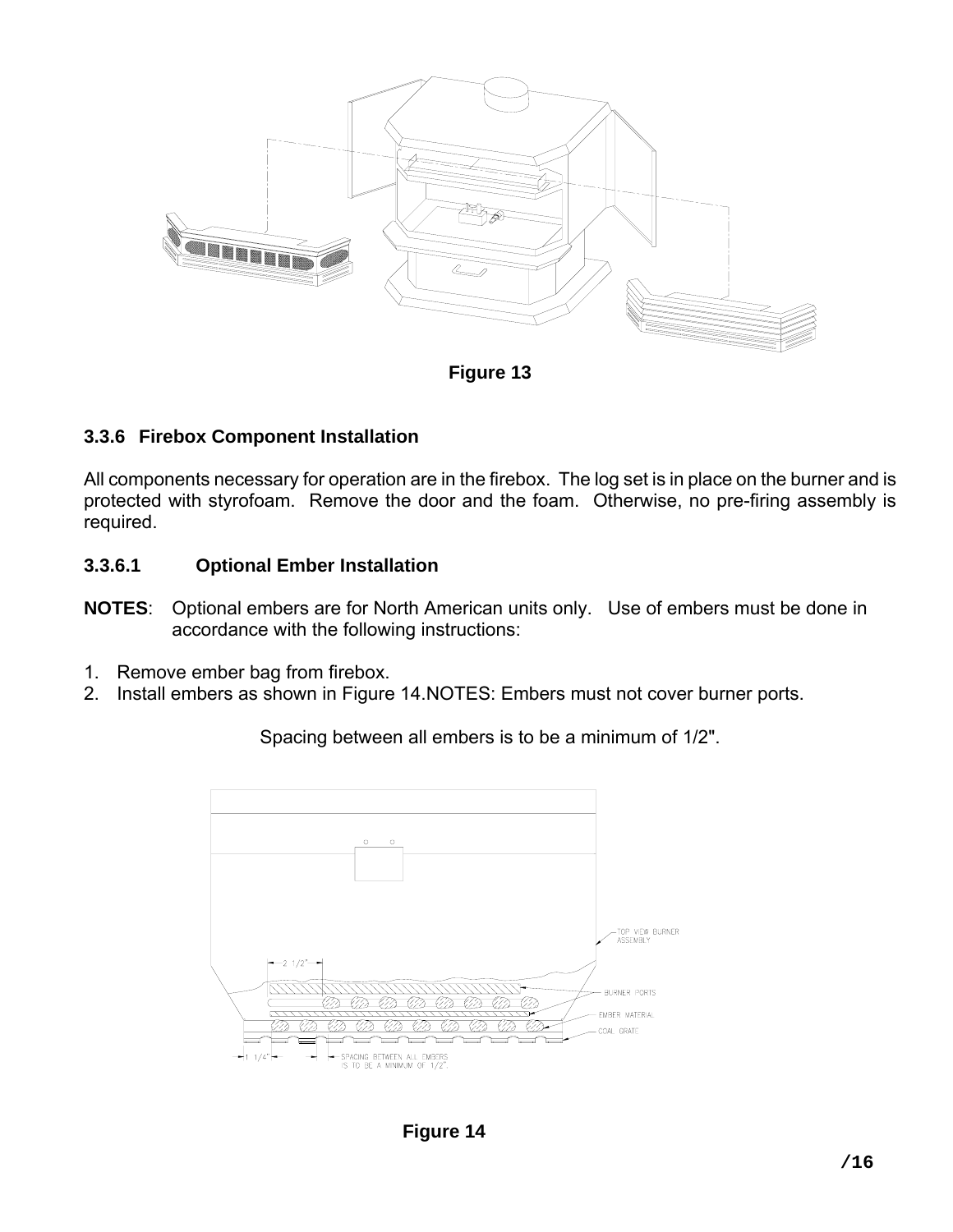### **3.3.7 Initial Firing**

NOTE: Make sure the pressure relief plate is in place before firing the appliance.

When lit for the first few times, the appliance may emit an odour resulting from evaporation of paint and lubricants used in the manufacturing process. Open a door or window for ventilation. Anyone with a respiratory condition may need to leave the room during the initial firings.

Occasionally, after a cold start, vapour may condense and fog the glass, and the flames may be partially blue. After a few minutes the moisture will disappear and after several more minutes the flames should become yellow.

**NOTE:** It may take up to 25 minutes for the flames to reach maximum height.

### **3.3.7.1 Manifold Pressure Regulator Adjustment**

The manifold pressure regulator controls gas input and flame height, and is preadjusted at the factory. No further adjustment is required. Manifold pressure can be verified only.

### **3.3.7.2 Pilot Flame Adjustment**

For proper operation, the pilot and main burner flames must be steady and not lifting off or floating. The top 3/8" (10-13 mm) of the thermopile should be engulfed by the pilot flame. The pilot flame adjustment should be performed by a qualified service person only. To adjust the pilot flame, turn the pilot adjustment screw counterclockwise to increase, and clockwise to decrease the flame. Ensure that the pilot flame completely engulfs the thermopile, as shown in Figure 15.





### **3.3.7.3 Altitude Adjustment**

All valves have been preset and certified for installation at elevations from 0 - 4500 feet (0-1372 m) above sea level.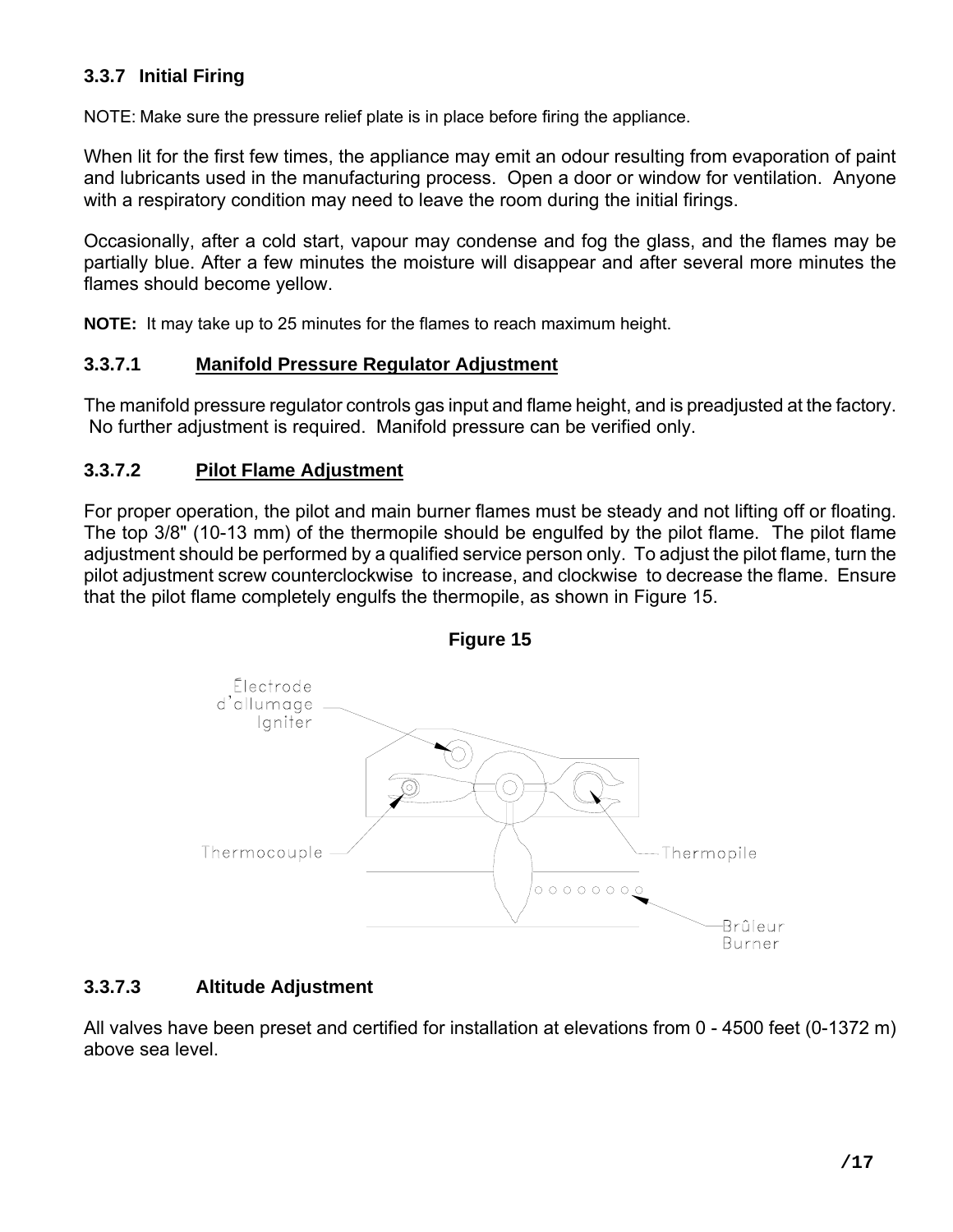When installing this stove at higher elevations, it is necessary to decrease the input rating by changing the existing burner orifice to a smaller size. Input should be reduced 4% for each additional 1000 feet above sea level.

Use Tables 3A & 3B or check with the local gas authorities for proper orifice size identification. For the USA, derate the heater from sea level according to the gas installation code.

| <b>ALTITUDE</b><br>up to $(ft)$ | <b>REDUCTION</b><br>(%) | <b>ORIFICE SIZE</b> | <b>TARGET INPUT</b> | <b>MANIFOLD</b><br><b>PRESSURE (in. wc)</b> |
|---------------------------------|-------------------------|---------------------|---------------------|---------------------------------------------|
| 4500                            |                         | 37                  | 30,000              | 3.5                                         |
| 5500                            | 4                       | 38                  | 28,800              |                                             |
| 6500                            | 8                       | 39                  | 27,600              |                                             |
| 7500                            | 12                      | 40                  | 26,400              |                                             |
| 8500                            | 16                      | 40                  | 25,200              |                                             |
| 9500                            | 20                      | 41                  | 24,000              |                                             |
| 10500                           | 24                      | 42                  | 22,800              |                                             |
| 11500                           | 28                      | 43                  | 21,600              |                                             |

### TABLE 3A ALTITUDE ADJUSTMENT BY CHANGING ORIFICE (NATURAL GAS ONLY)

TABLE 3B ALTITUDE ADJUSTMENT BY CHANGING ORIFICE (PROPANE/LP GAS ONLY)

| <b>ALTITUDE</b><br>up to $(ft)$ | <b>REDUCTION</b><br>$(\%)$ | <b>ORIFICE SIZE</b> | <b>TARGET INPUT</b> | <b>MANIFOLD</b><br><b>PRESSURE (in. wc)</b> |
|---------------------------------|----------------------------|---------------------|---------------------|---------------------------------------------|
| 4500                            |                            | 53                  | 30,000              | 10.0                                        |
| 5500                            | $\overline{4}$             | 54                  | 28,800              |                                             |
| 6500                            | 8                          | 54                  | 27,600              |                                             |
| 7500                            | 12                         | 54                  | 26,400              |                                             |
| 8500                            | 16                         | 55                  | 25,200              |                                             |
| 9500                            | 20                         | 55                  | 24,000              |                                             |
| 10500                           | 24                         | 55                  | 22,800              |                                             |
| 11500                           | 28                         | 56                  | 21,600              |                                             |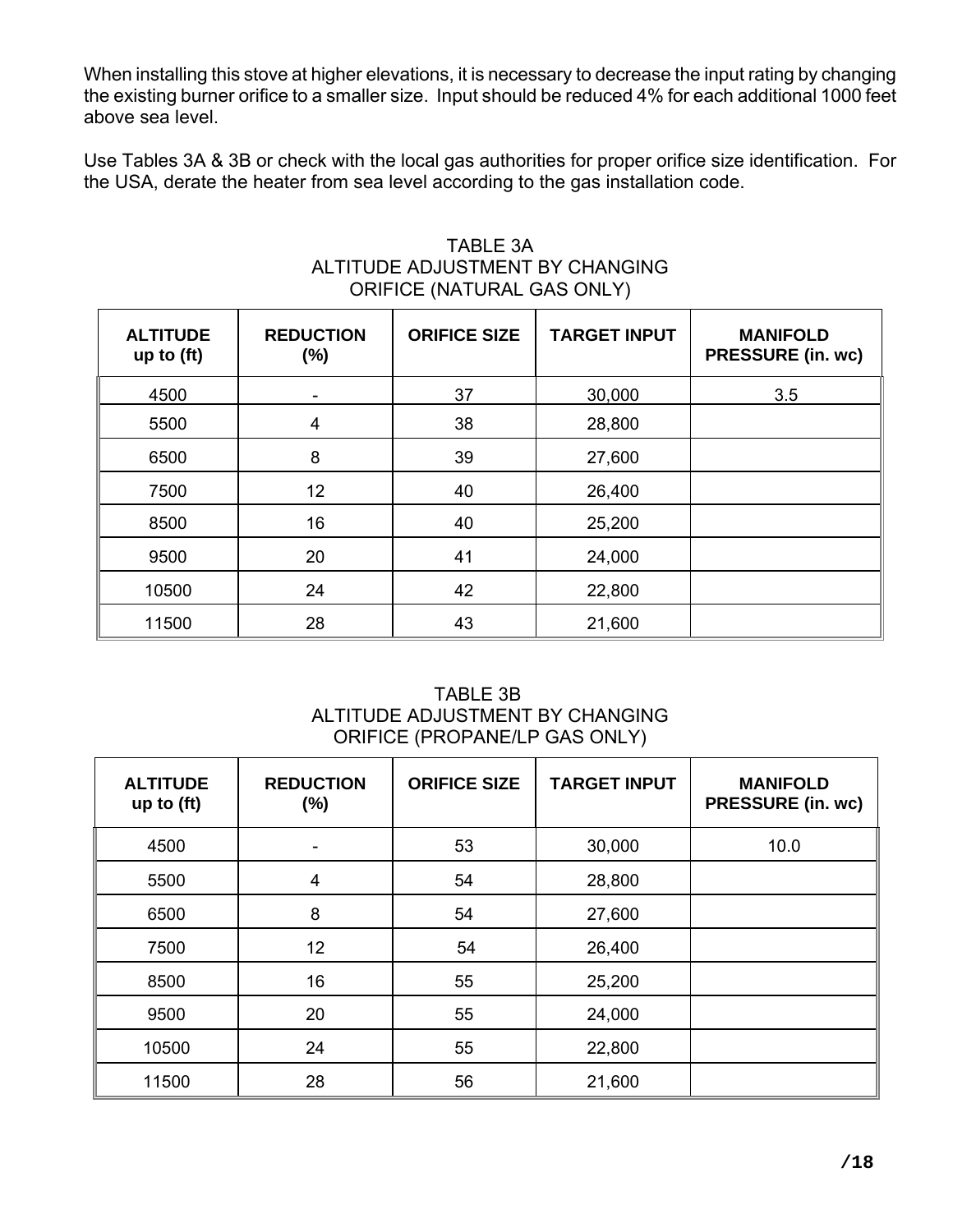### **3.4 Manifactured (mobile) Home Installation**

This heater may be installed in manufactured (mobile) homes after the first sale. See and comply with the Installation Codes noted on page 2. This Direct Vent System Appliance must be installed in accordance with these instructions and the Manufactured Home Construction and Safety Standard

Title 24 CFR, Part 3280, or the current Standard for Fire Safety Criteria for Manufactured Home Installations, Sites, and Communities ANSI/NFPA 501A, and with CAN/CSA Z240 MH Mobile Home Standard in Canada.

**NOTE:** Refer to AG601 gas installation code for Australia.

- 1. Venting must be installed in the building interior or in an enclosed chase.
- 2. Use a maximum of two offsets, for example: four 45 elbows, or two 90 elbows. Slope horizontal pipe at least 1/4" (6.4mm) rise per foot of run. Horizontal runs should not exceed the vertical rise.
- 3. The vent shall extend at least 3 ft. (914mm) above the point where it passes through the roof and at least 2 ft. (610mm) above any wall, roof, or adjacent building within 10 ft. (3.1 meters) of it.
- 4. Do not fill the 2" (50mm) air space around the vent with insulation or any other material. Insulation placed in this area could cause adjacent combustibles to overheat.
- 5. Do not compromise the structural integrity of the manufactured home wall, floor, or ceiling.
- 6. The appliance must be grounded to the steel chassis of the home with 8 ga. copper wire using a serrated or star washer to penetrate paint or protective coating and ensure grounding. Secure the wire to the .182" dia. hole in the center rear of the pedestal base, see Figure 16.
- 7. Secure the heater to the floor with the use of two carriage bolts. Locate the heater in the desired position and turn the carriage bolts through the two 3/8" holes in the rear of the pedestal base as shown in Figure 16.
- 8. See section 3.3.3 Chimney Vent Installation for the required vent components and configurations.



**Figure 16**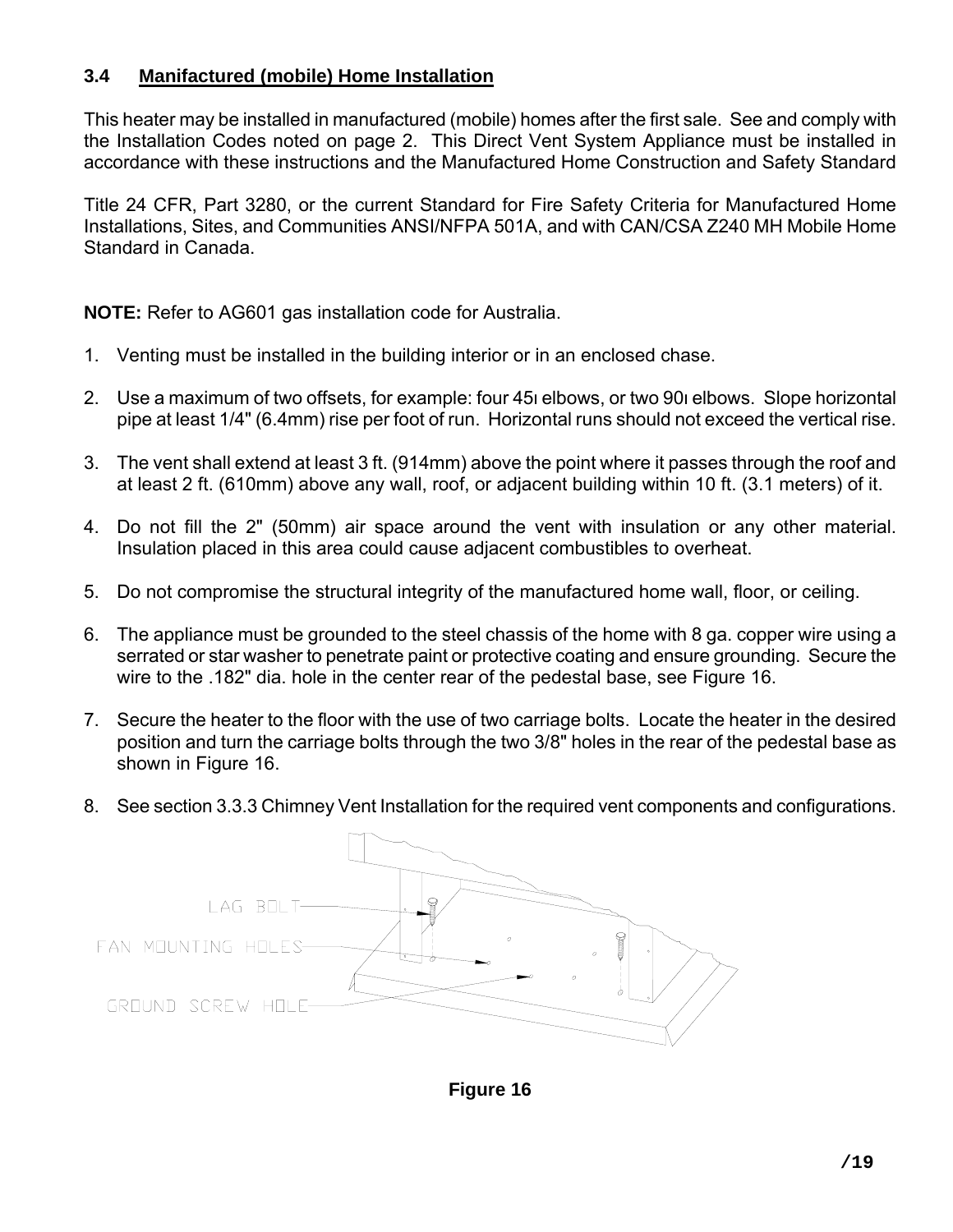### **3.5 Field Conversions**

Service and repair should be done by a qualified service person. Local building codes and installation codes listed in this instruction manual must be adhered to.

Follow the instructions included in the conversion kit.

## **4.0 MAINTENANCE**

### **4.1 Maintenance Safety**

**Turn off the gas to the main burner and allow the heater to cool for up to 30 minutes before servicing***.* Service and repair should be done by a qualified service person. The appliance should be inspected before use and at least annually by a qualified service person. More frequent cleaning may be required due to excessive lint from carpeting, bedding material, etc. It is important that the access door compartment, burner, and circulating air passage-ways be kept clean to provide for adequate combustion and ventilation air flow. Do not substitute materials or use components other than factory supplied.

**CAUTION**: Label all wires prior to disconnection when servicing controls. Wiring errors can cause improper and dangerous operation.

### **4.2 Recommended Service**

- 1. Examine the venting system periodically.
- 2. Visually check the burner and pilot flame periodically. If the burner is dirty, see section 4.5, remove it, and vacuum and/or clean it with a damp cloth. Visually check height and colour of flame.
- 3. Clean the glass as needed. See section 4.3 for instructions on glass cleaning.
- 4. Have the appliance inspected annually by a professional service technician.
- 5. Clean the appliance periodically.

### **4.3 Glass Cleaning**

The inside of the glass may require periodic cleaning to remove deposits left from impurities in the gas and combustion air. For best results, use a ceramic glass cleaner or polish. Avoid the use of ammonia based cleaners such as Windex. A suitable cleaner is available from your dealer. Do not clean while hot. Do not use abrasive cleaners.

### **4.4 Burner & Pilot Cleaning**

- 1. Refer to section 4.5, remove the burner and check to make sure that the burner orifice is clean.
- 2. Visually inspect the pilot. Brush or blow away any dust, lint or foreign debris. If the pilot orifice is plugged, disassembly may be required to remove any foreign material from the orifice or tubing. When the appliance is back in service, check the burner flame pattern with the Pilot Flame Figures in section 3.3.7.2. For relighting, refer to the lighting instructions in section 2.2.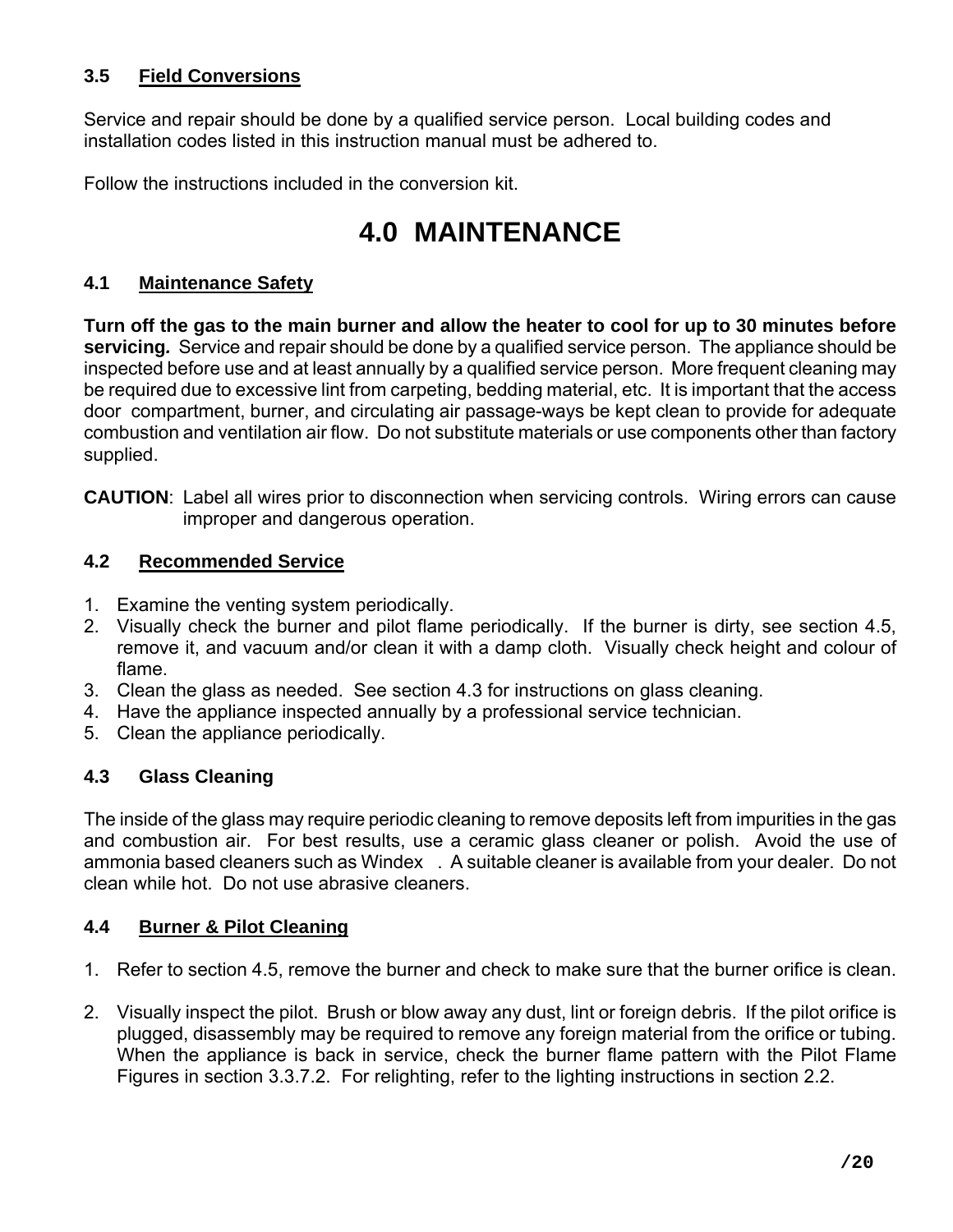### **4.5 Firebox Disassembly & reassembly**

The following procedure is to be performed by qualified service personnel ONLY.

Turn off the gas supply and allow the heater to cool before proceeding.

REMOVE THE VALVE AS FOLLOWS:

1. Open the side doors, and remove the top louvre by sliding it forward out of the clips under the top as in Figure 17.



Figure 17

2. Hold the glass door while opening the four draw latches at the sides of the heater, then remove.

**Proper log placement is very important.** The one piece log set is designed to be placed in one position only.

- 3. Lift the log set off the location pins on the burner tray as shown in Figure 18, and remove.
- 4. Disconnect the gas line at the union upstream of the valve.
- 5. Remove the coal grate by lifting it up and out, and remove the burner tray assembly as a unit by pulling it forward and then lifting it up and out as shown in Figure 17.
- 6. Remove the 14 5/16" hex head screws holding the firebox bottom plate.



figure 18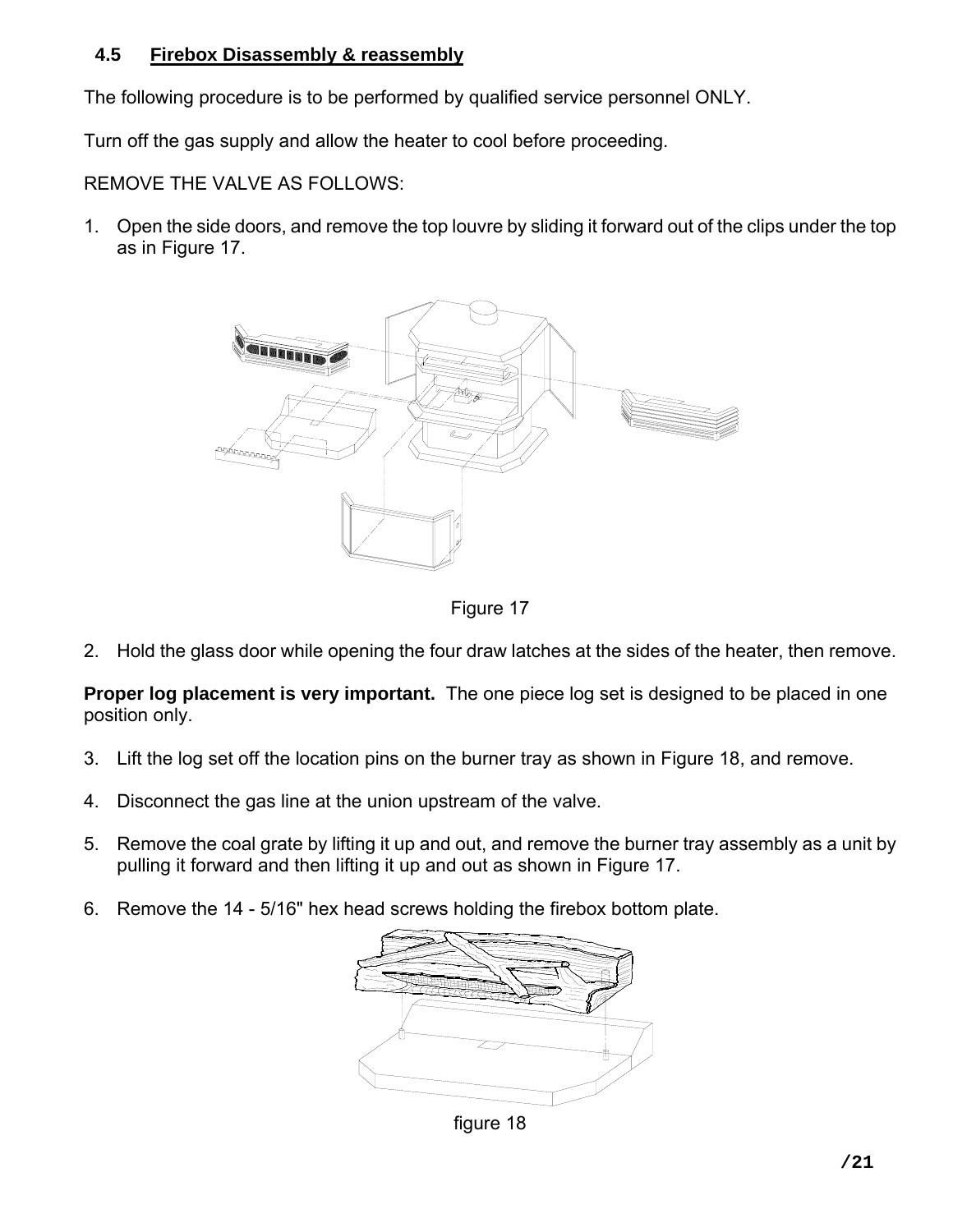- 7. To remove the control panel, open the door and remove the four side screws.
- 8. Remove the blue wires connected to the valve, the wire connected to the sparker, and the two valve extension knobs.
- 9. Lift the firebox bottom plate and valve assembly up and out of the firebox.
- 10. Reassemble the components in reverse order.

### **4.6 Fan**

An optional fan is available. Installation and operational instructions are included in the fan kit.

## **5.0 AUSTRALIAN DRESS GUARD**



Figure 19

THE GUARD IS FITTED TO THIS APPLIANCE TO REDUCE THE RISK OF FIRE OR INJURY FROM BURNS AND NO PART OF IT SHOULD BE PERMANTLY REMOVED. FOR PROTECTION OF YOUNG CHILDREN OR THE INFIRM, A SECOND GUARD IS REQUIRED

**NOTE:** The following information is attached to the Australian Dress Guard.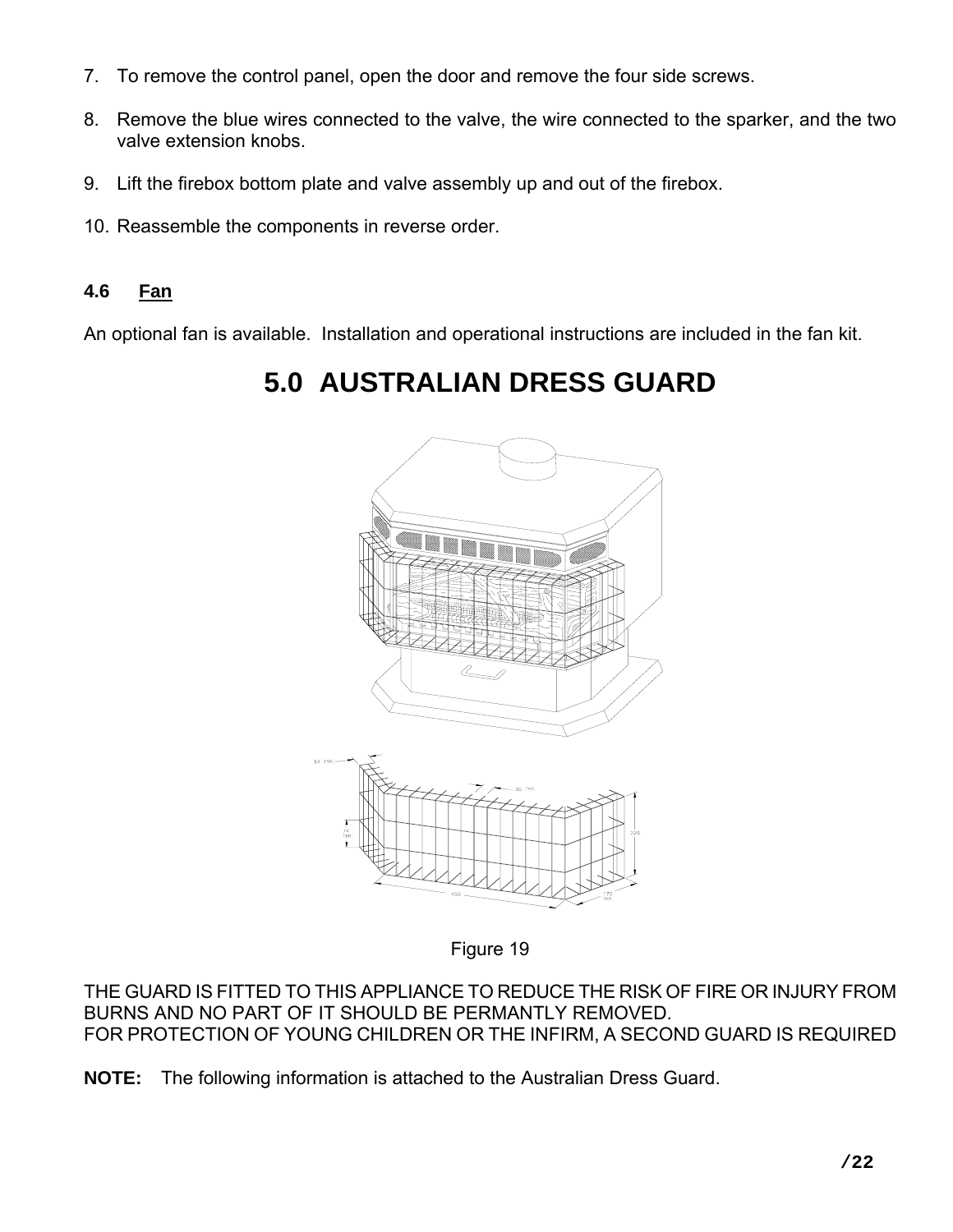# **6.0 TROUBLE SHOOTING**

| <b>SYMPTOM</b>                                                                       | <b>POSSIBLE CAUSE</b>                                                                                           | <b>CORRECTIVE ACTION</b>                                                                                                                                                                                                                                                                                                                                          |  |  |
|--------------------------------------------------------------------------------------|-----------------------------------------------------------------------------------------------------------------|-------------------------------------------------------------------------------------------------------------------------------------------------------------------------------------------------------------------------------------------------------------------------------------------------------------------------------------------------------------------|--|--|
| I. Pilot will not light after<br>repeated triggering of the<br>piezo ignition button | A. No spark at electrode (weak or no heat source for pilot ignition)                                            |                                                                                                                                                                                                                                                                                                                                                                   |  |  |
|                                                                                      | 1. Poor connections at starter<br>and ignition electrode                                                        | 1. Reconnect if loose                                                                                                                                                                                                                                                                                                                                             |  |  |
|                                                                                      | 2. Broken ceramic cover on<br>ignition electrode                                                                | 2. Replace pilot assembly                                                                                                                                                                                                                                                                                                                                         |  |  |
|                                                                                      | 3. Defective piezo igniter<br>4. Poor grounding of piezo                                                        | 3. Replace piezo igniter<br>4. Tighten mounting nut and/or igniter                                                                                                                                                                                                                                                                                                |  |  |
|                                                                                      | igniter                                                                                                         | <b>screws</b>                                                                                                                                                                                                                                                                                                                                                     |  |  |
|                                                                                      |                                                                                                                 | B. No gas or low gas pressure                                                                                                                                                                                                                                                                                                                                     |  |  |
|                                                                                      | 1. Gas line shut off(s) may not<br>be turned on                                                                 | 1. Turn on shut-off valves<br>2. Check propane tank; you may be                                                                                                                                                                                                                                                                                                   |  |  |
|                                                                                      | 2. No gas supply (LPG)<br>3. Air in gas lines                                                                   | out of fuel<br>3. Purge gas lines                                                                                                                                                                                                                                                                                                                                 |  |  |
|                                                                                      | 4. Gas lines may not be                                                                                         | 4. Connect all gas lines                                                                                                                                                                                                                                                                                                                                          |  |  |
|                                                                                      | connected                                                                                                       | 5. Check for a kinked line                                                                                                                                                                                                                                                                                                                                        |  |  |
|                                                                                      | 5. Low pressure may be<br>caused by bent line                                                                   | 6. Fully depress control knob                                                                                                                                                                                                                                                                                                                                     |  |  |
|                                                                                      | 6. Valve control knob not fully                                                                                 |                                                                                                                                                                                                                                                                                                                                                                   |  |  |
|                                                                                      | depressed in "PILOT"                                                                                            |                                                                                                                                                                                                                                                                                                                                                                   |  |  |
|                                                                                      | position                                                                                                        |                                                                                                                                                                                                                                                                                                                                                                   |  |  |
| II. Pilot will not stay lit after<br>following the lighting<br>instructions          |                                                                                                                 | A. Thermocouple / Valve                                                                                                                                                                                                                                                                                                                                           |  |  |
|                                                                                      | Weak or improperly located<br>pilot flame<br><b>Defective thermocouple</b><br><b>Thermocouple not installed</b> | 1. Adjust and clean pilot. The flame<br>must impinge on or engulf the<br>thermocouple, as shown in Figure<br>22<br>2. Replace thermocouple                                                                                                                                                                                                                        |  |  |
|                                                                                      | properly<br>Open wire connection in<br>pilot circuit<br><b>Defective Valve</b>                                  | 3. Make sure all wire connections at<br>the gas valve terminals are tight<br>and the thermocouple is fully<br>inserted into the mounting bracket<br>4. Check wire continuity and                                                                                                                                                                                  |  |  |
|                                                                                      |                                                                                                                 | connections in the pilot circuit<br>5. Connect the millivolt meter probes<br>to the thermopile terminals on the<br>gas valve. Turn the valve to the<br>"PILOT" position, depress, and<br>light. If the meter reading is greater<br>than 250 millivolts after 30<br>seconds, the thermopile is good. If<br>the pilot does not stay lit, the valve<br>is defective. |  |  |